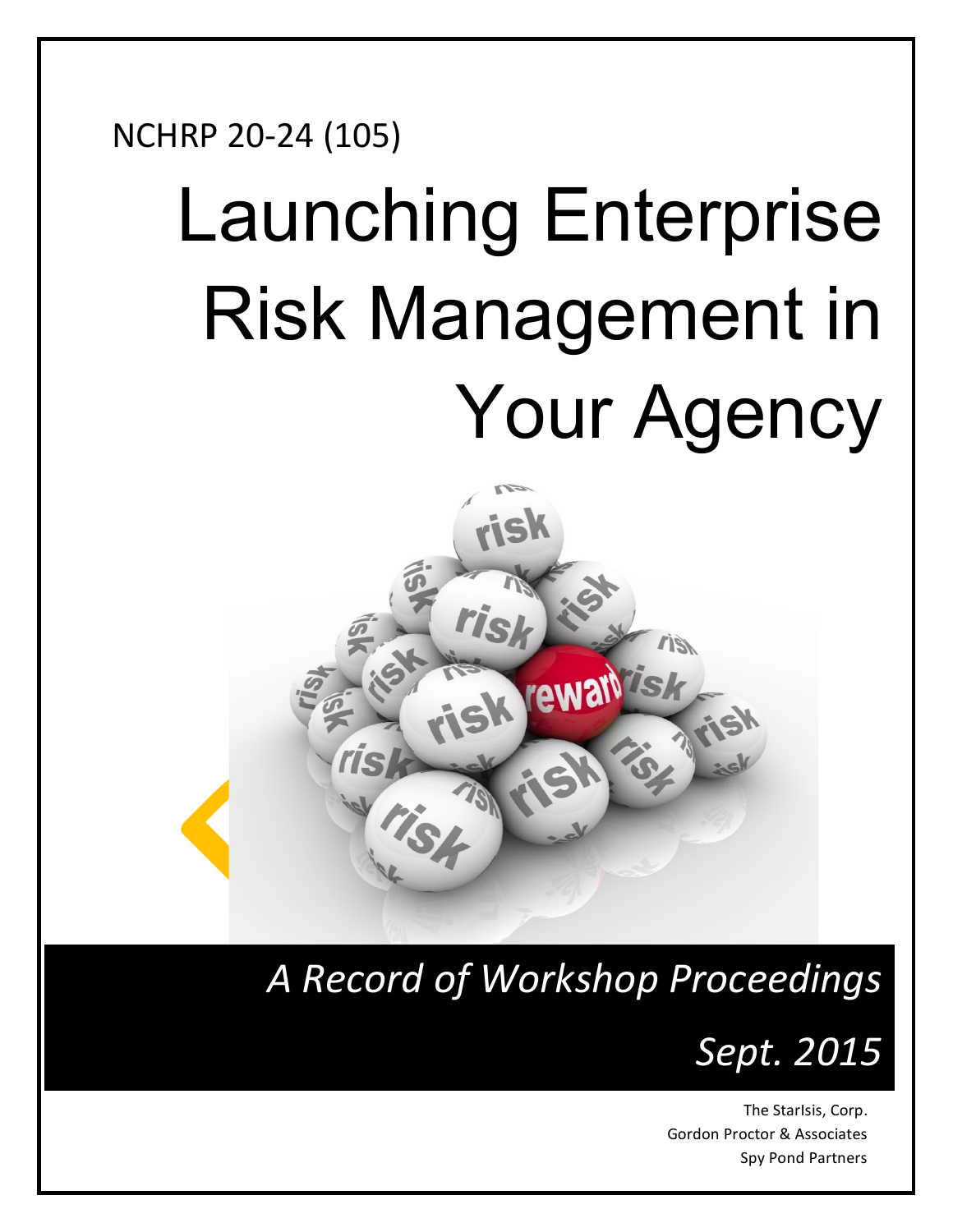# Table of Contents

| the contract of the contract of the contract of<br>the contract of the contract of the contract of the contract of the contract of |  |
|------------------------------------------------------------------------------------------------------------------------------------|--|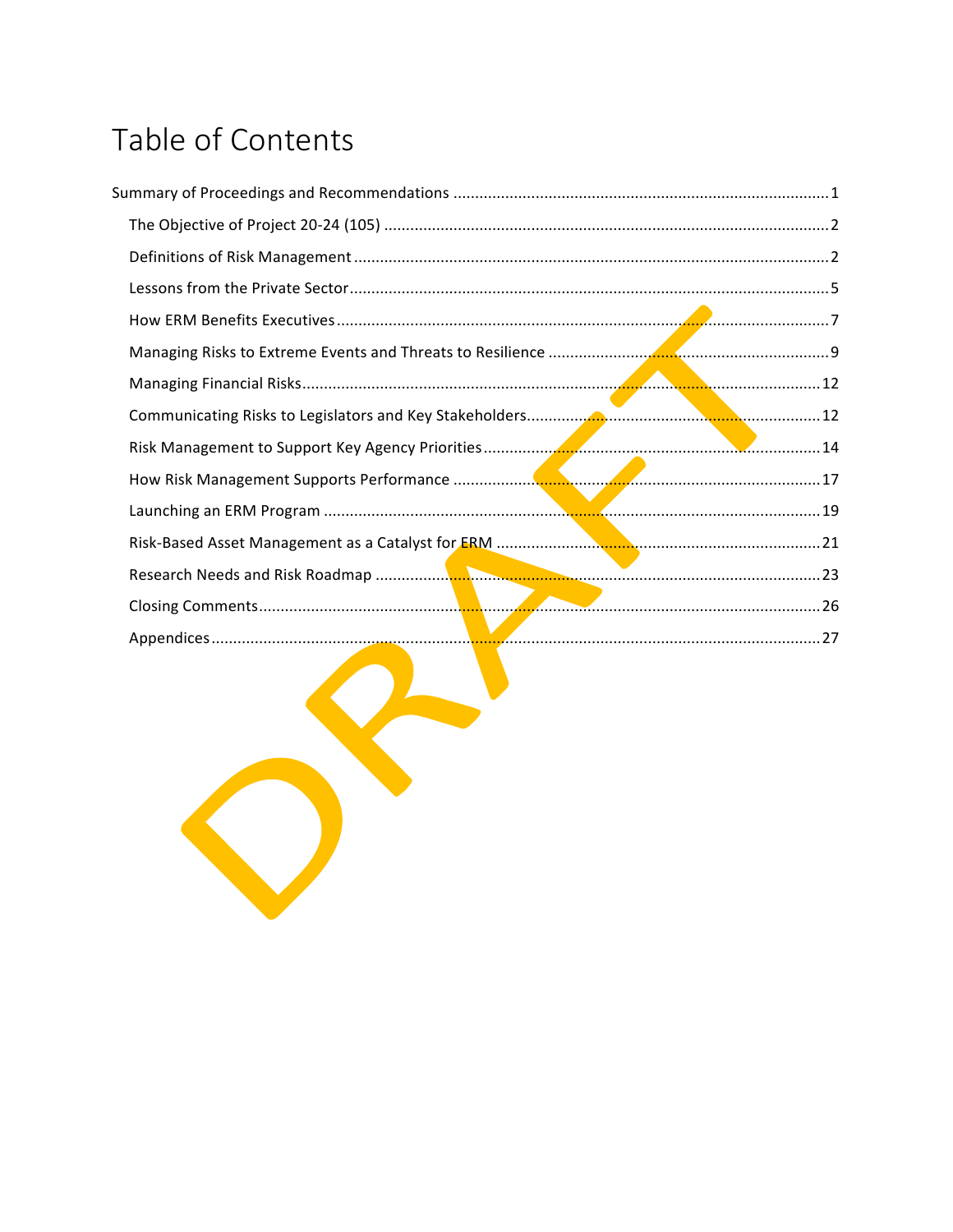# Purpose

This briefing paper summarizes the proceedings of a two-day workshop held as part of National Cooperative Highway Research Program project 20-24 (105) entitled *Launching Enterprise Risk Management in Your Agency*. It summarizes the key activities and recommendations resulting from the workshop for chief executive officers and other senior agency leaders held August  $24 - 25$ , 2015, in Minneapolis, Minn.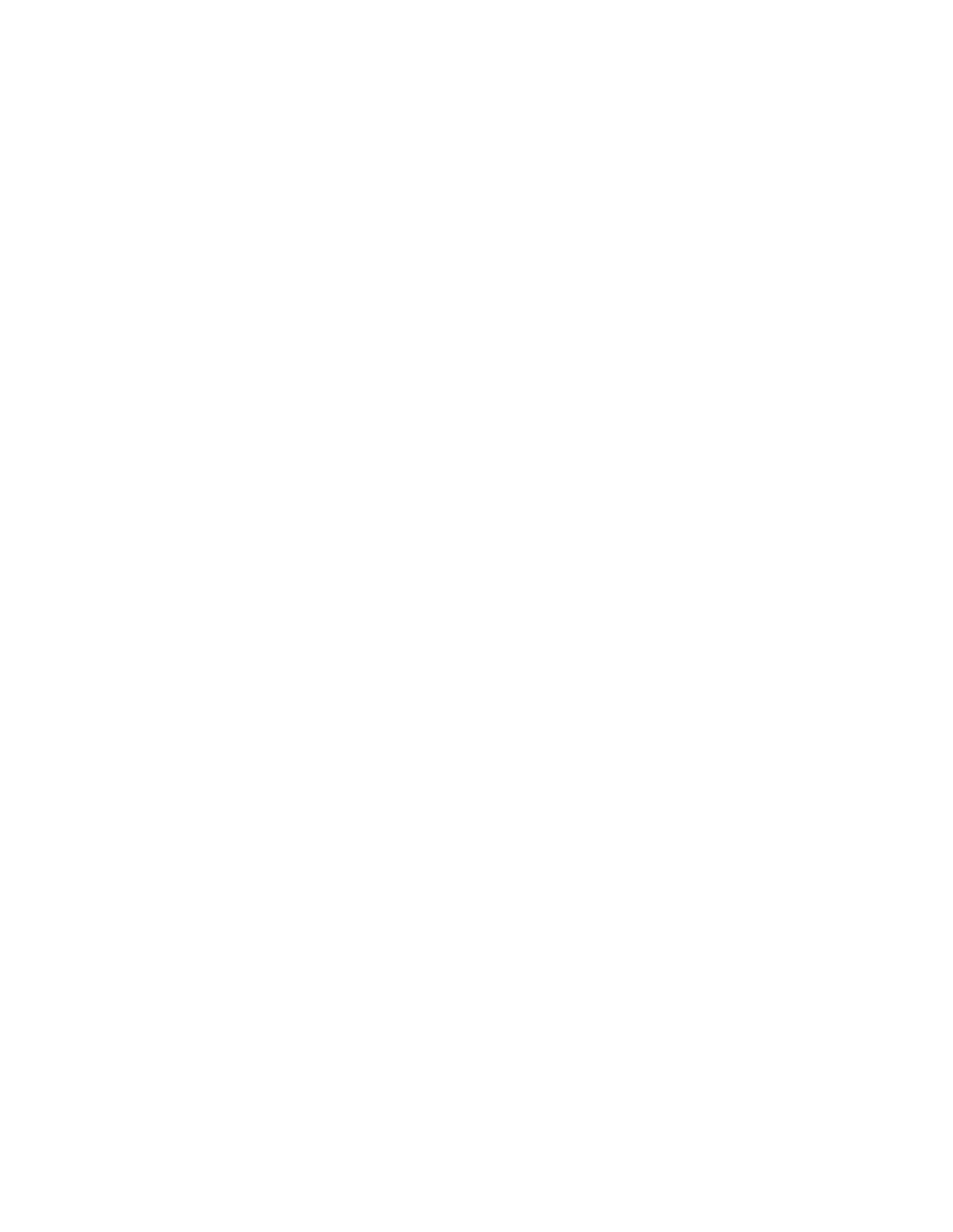

# Summary of Proceedings and Recommendations

Twenty-six State department of transportation (DOT) officials met for two days in Minneapolis, Minn., over July 24 and 25, 2015, to explore the advantages of enterprise risk management (ERM). Presentations from DOT officials from Washington, California, Minnesota, New Jersey, Vermont, Nevada and elsewhere summarized how risk management prepares agency officials to manage uncertainty, better protect the public and enhance agency performance. The presentations also emphasized how risk management helps satisfy requirements of the Moving Ahead for Progress in the  $21<sup>st</sup>$  Century Act (MAP-21).

Participants also outlined key steps to support States' risk management evolution that could be pursued by the American Association of State Highway and Transportation Officials (AASHTO), the Transportation Research Board (TRB), and the Federal Highway Administration (FHWA). These steps form an initial risk management roadmap that AASHTO, TRB, and FHWA could pursue. The workshop participants noted the following conclusions and recommendations:

- The workshop was a success that documented the **benefits** experienced by DOTs that practice risk management. It also exposed DOTs that are not practicing risk management to a summary of the practical applications of risk management.
- The workshop convinced participants that States could benefit from risk management and it is deserving of AASHTO support.
- Specific recommendations included:
	- Report to the **AASHTO** Board of Directors that the workshop was a success, document its benefits, and recommend their support of risk management, given their earlier position that they needed more information before endorsing risk management;
	- Ask the Board of Directors to pass a resolution supporting risk management as a worthwhile practice for DOTs;
	- Include a summary of risk management in the new Chief Executive Officer (CEO) training AASHTO provides;
		- Introduce **AASHTO** committees to the many benefits of risk management and explain how it can apply to their disciplines;
	- Assist DOTs with adopting enterprise risk management best practices;
	- Update the National Highway Institute (NHI) risk management training from its current focus on projects and FHWA-defined risks. It may be advisable to develop more than one course. One could focus on project risk management while another focus on program and enterprise risk management.
	- Create a risk management community of interest to support those who practice risk management and to provide a support network for those who want to start;
	- Provide a web portal or other one-stop-shop for those who want information on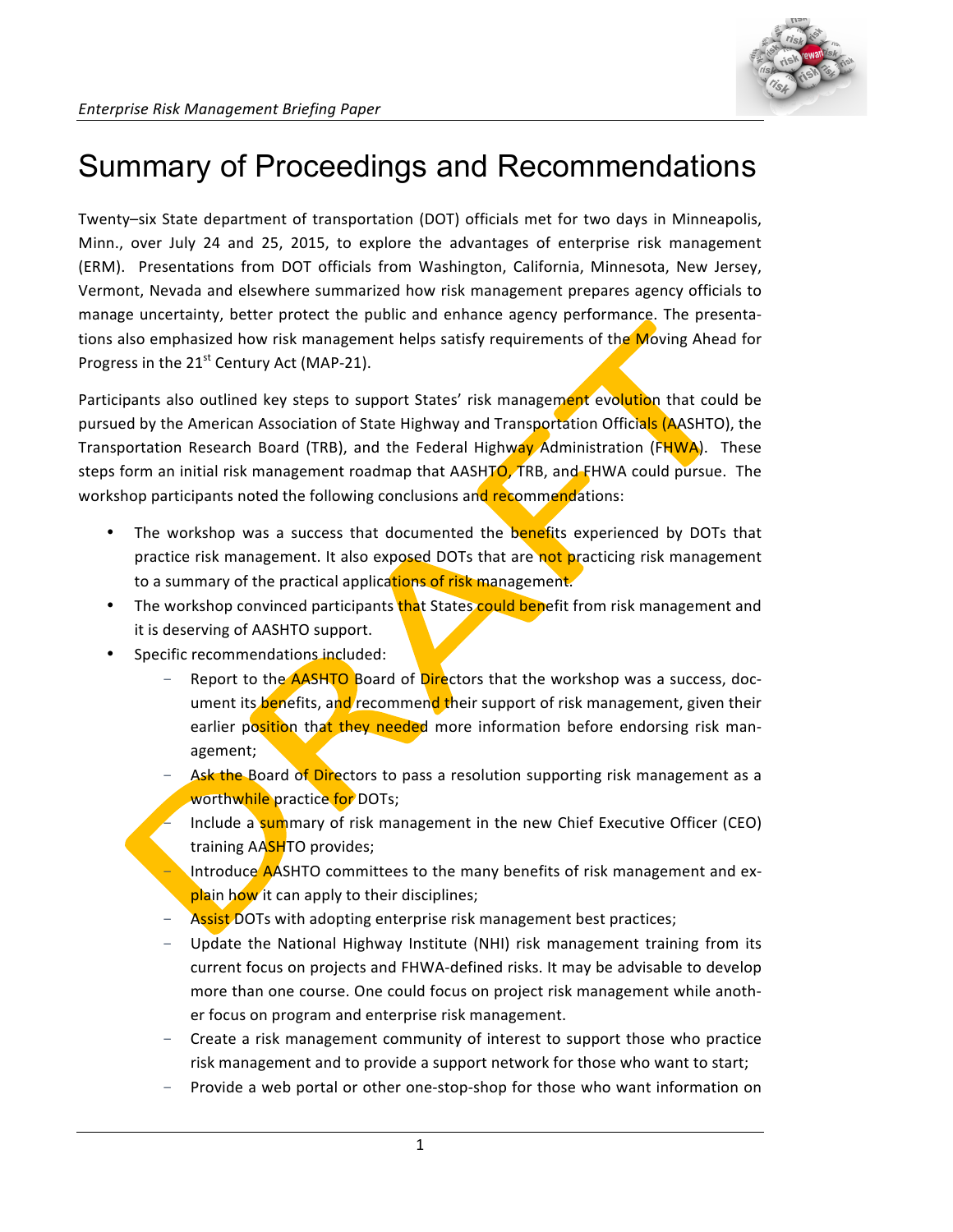

risk management;

- Share best practices on the application of risk management;
- Produce a manual for how to manage a DOT including a section on risk management;
- Identify the skill sets needed to practice enterprise risk management and provide training for States to develop those skills;
- Publish best practices from the private sector to inform agencies of the benefits of ERM;
- Develop an executive summary of risk management to introduce it to staff charged with development of strategic plans and other documents;
- Build a suite of training material;
- Gather and share best practices;
- Provide a synopsis of the ERM programs in the DOTs in Washington, California and Minnesota:
- Help States develop a tool to track risks so they can be reported to decision makers;
- Provide a national forum to bring States together and look for risks that cross State boundaries:
- Offer training or a mechanism to frame questions to better understand the identification, assessment, and mitigation of risks.

#### *The Objective of Project 20-24 (105)*

This research project had two objectives:

- 1. Conduct a workshop for senior U.S. transportation agency leaders to help them launch agency ERM programs consistent with MAP-21 requirements
- 2. Develop a "roadmap" to make available to DOTs the training, tools, and guidance materials agencies need to develop and maintain effective ERM programs.

The roadmap will assist AASHTO, FHWA and TRB to provide ongoing assistance to States to *improve* their ERM programs.

Approximately 26 State DOT representatives participated as did Stephen Gaj from FHWA, Matthew Hardy from AASHTO, NCHRP program officer Andrew Lemer and a consultant team. Appendix 1 includes the full list of attendees. The session was held at the University of Minnesota Walter Library.

#### *Definitions of Risk Management*

Appendix 2 includes a briefing paper prepared for participants. It includes more extensive definitions of risk management and explains its uses and benefits. To summarize for this proceedings,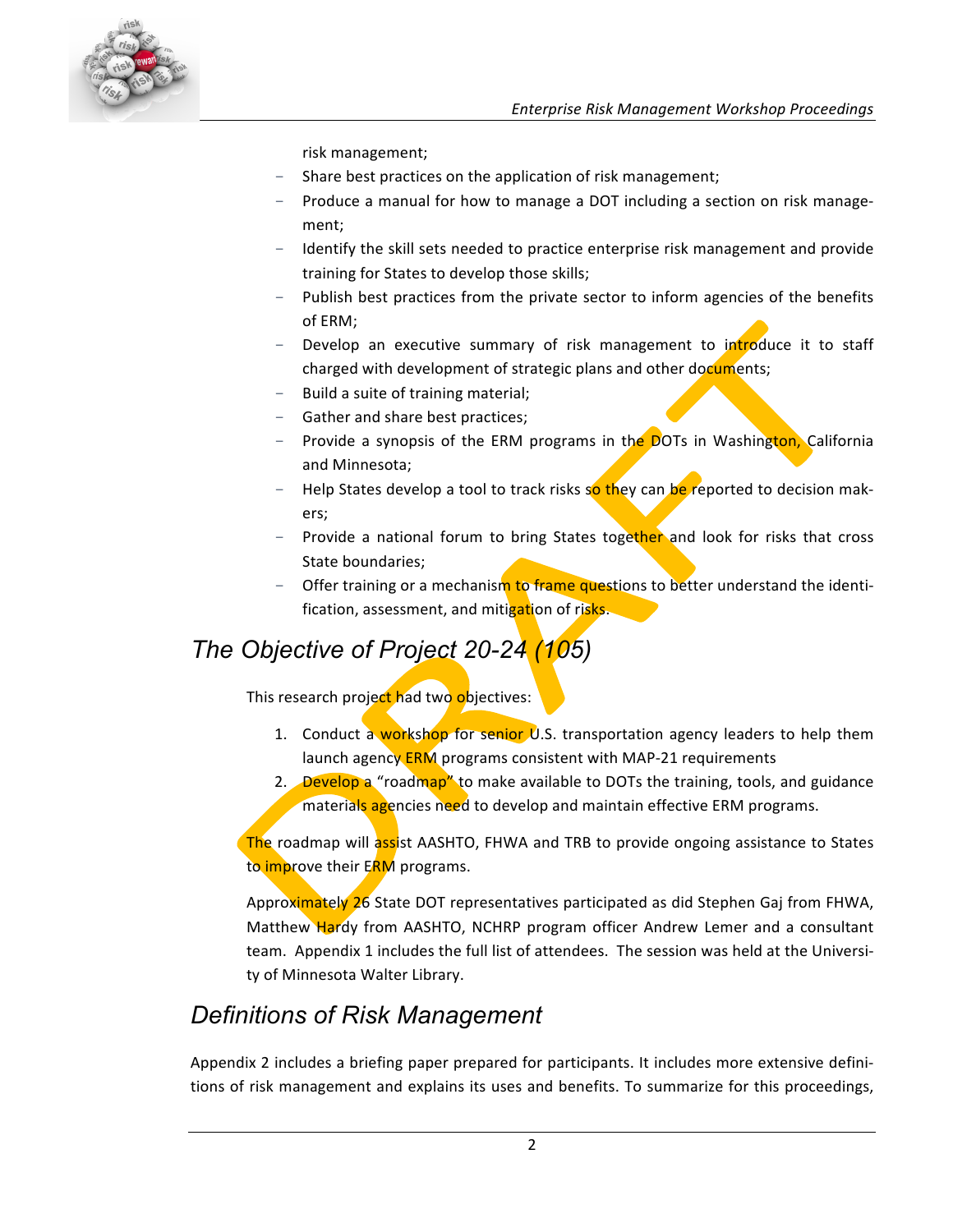

#### *Enterprise Risk Management Briefing Paper*

risk is defined as the positive or negative effects of uncertainty or variability on agency objectives. Risk management is defined as the cultures, processes, and structures that are directed toward the effective management of potential opportunities and threats.

These definitions hold several implications for understanding risk management. First, risks are not always negative. In modern management frameworks, managing risk is about managing uncertainty, variability, threats, hazards, and even opportunities. All of these can affect organizational objectives. A negative risk could be a flood. A positive one a new technology. Secondly, managing risk is about managing performance. Third, managing risk involves looking for opportunities amid the risks.

Enterprise risk management is the formal and systematic effort to control uncertainty and variability on an organization's strategic objectives by managing risks at all levels of the organization. Other levels of risk management could be at the program, project or activity level.

Figure 1 depicts the five step risk process contained in the International Organization for Standardization (ISO) 31000 process. As can be seen, it is a plan,  $d\sigma$ , check, implement type of process



*Figure 1-ISO Risk Framework*

ate and prioritize risks, then suggest treatments. The workshop also included presentations and discussions on how to monitor and review risks, and communicate and consult with stakeholders.

that methodically leads the practitioner through a logical sequence of steps. It begins with establishing the context, or identifying the organization's objectives and environment. It proceeds through identification, analysis, evaluation and managing of risks. Throughout the process, the risk practitioners are monitoring the risks and communicating to appropriate stakeholders. The workshop structure followed the ISO process. After describing ERM, three exercises allowedparticipants to identify, analyze, evalu-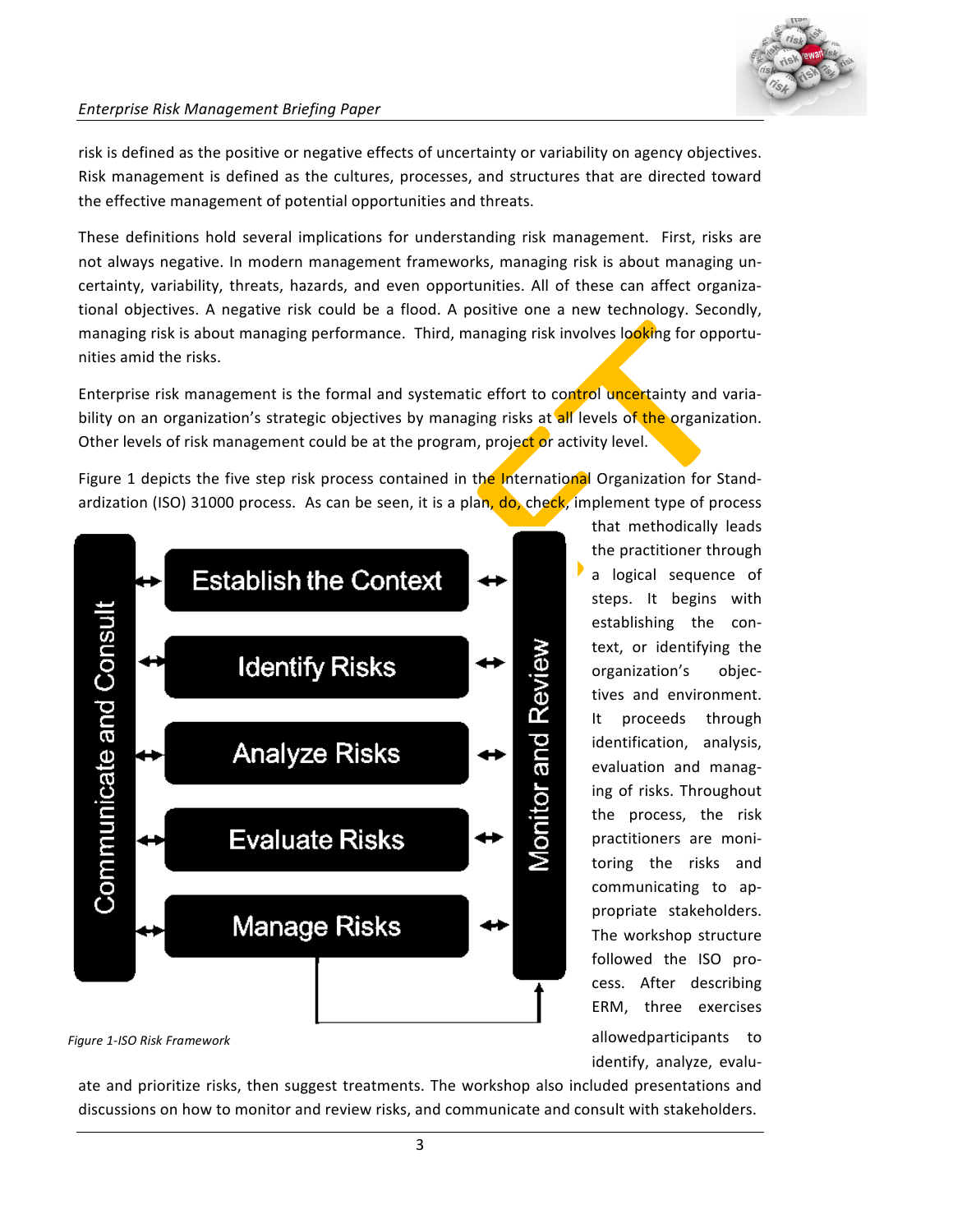

#### *Recent History of ERM Development*

Panel chair Tim Henkel, assistant commissioner of the Minnesota Department of Transportation, explained how the workshop capped several years of effort that originated with the TRB 20-24 committee that produces research for chief executives. The first product was NCHRP 20-24 Executive Strategies for Risk Management by State Departments of Transportation report in 2011.

While that was being developed, FHWA, AASHTO and TRB were organizing for 2010 an FHWA International Technology Scanning Program tour. He and other U.S. transportation officials reviewed the risk management programs in England, Scotland, the Netherlands, Germany and Australia. That scan resulted in the usual scanning report but also led to an *extensive* implementation effort by the scanning team. Those efforts included:

- Producing an executive summary report and other abbreviated materials promoting the benefits of risk management. They were distributed at an AASHTO annual meeting and in other forums;
- The chief risk officer for the VicRoads state transportation agency in the State of Victoria, Australia, was brought to the U.S. to visit with risk management program staff in Washington and Minnesota;
- The VicRoads risk manager also participated in a U.S. webinar and presented at a CEO risk management forum at the 2012 AASHTO annual meeting, and briefed senior FHWA staff;
- The scan team sponsored three NCHRP research efforts:
	- NCHRP 08-36 Task 121 Successful Implementation of Enterprise Risk Management in State Transportation Agencies that examined current U.S. transportation agency ERM published in 2015;
	- NCHRP 08-93 Managing Risk Across the Enterprise, A Guide for State Departments of Transportation and an accompanying Enterprise Risk Management Quick Guide which is about to be published; and
		- The 20-24 CEO workshop.

He reported that the scanning tour confirmed there is applicability of risk management in the U.S. and more work needs to be done. He listed the benefits including that it supports decision making, helps communicate, demonstrates understanding of risks, avoids managing by crisis, and supports objectives. The bottom line is risk management permeates many transportation agencies around the world. The difference in the U.S. versus what was found on the scan is that mature enterprise risk management was formalized abroad. The mature, international agencies did not practice risk management informally, as is the case among U.S. agencies. The mature agencies documented and reported the risks they managed.

Mr. Henkel said all DOT executives are risk managers but how they formally apply it varies dramatically from State to State. Understanding what others are doing will be one of the workshop takeaways. Beyond that, it was an opportunity to share and it is an opportunity to influence the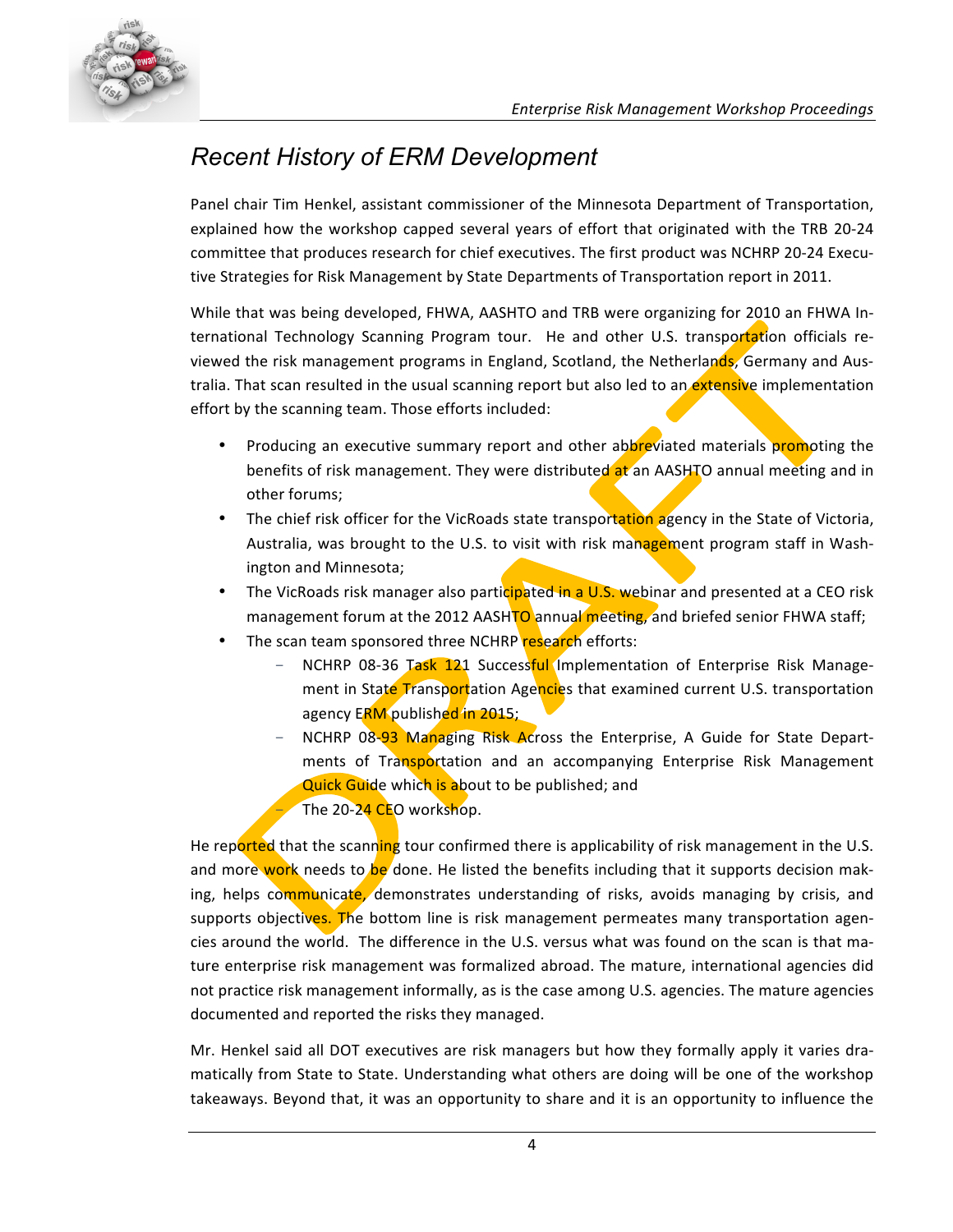AASHTO and national risk management agenda.

#### *Lessons from the Private Sector*

The keynote speaker was Kristen Rebertus, the chief risk officer for the large agricultural cooperative CHS. It is a diversified agricultural cooperative that generates over \$42.7 billion in annual income from 65 countries, It in recent years grew from 5,000 to 11,000 employees. The cooperative serves farmers and other producers. Ms. Rebertus said the board is comprised of 17 farmers who are self-made, successful, common-sense business people. She said the board's recognition of the success of risk management demonstrates its practical application. Key risks facing CHS include fluctuating commodity prices that can hurt farmers' income, critical food-safety concerns related to food production, the operating of a large fleet that hauls ethanol and other sensitive chemicals, and most critically, the safety of employees working in agricultural and industrial settings.

CHS started an enterprise risk management program in  $2010$  because of a requirement by the U.S. Securities and Exchange Commission for full reporting disclosures. The cooperative had to report to its members the extent to which its board manages its risks, which would be shared by the member owners. Now, the cooperative has comprehensive, iterative risk management process based upon the ISO 31000 framework.

She said the foundation of ERM is risk awareness and *understanding*. CHS wants all employees to understand the CHS risk framework, to identify their risks and to clarify who owns each risk and how they are to manage them. CHS tries to identify not only threats but also opportunities. Understanding risks and opportunities allows for better decision making and communication. She said through mostly acquisitions, the cooperative now operates 14 different business units that could function as silos. However, by identifying key risks and communicating them across the organization, CHS communicates **across** its silos and better coordinates both its management of risk and its achievement of objectives.

Ms. Rebertus described risk management as a journey, not a destination. She said she refers to "stealth ERM" by which she means risk management is a not a separate function but deeply embedded into the organization's culture. CHS wants a culture of risk awareness where employees use risk terminology and risk controls in their daily work. She recommended keeping the language of risk management simple so that all members of an organization could understand and participate in the discussion.

She advocated for high-level ERM sponsorship. In the CHS case, there is a board of directors risk management committee. Even with high-level support, an organization cannot flip a switch and expect to have a fully functioning enterprise risk management effort. The process must proceed methodically with training, support and incremental progress. CHS started slowly by training staff and helping them conduct risk-identification and risk-management workshops.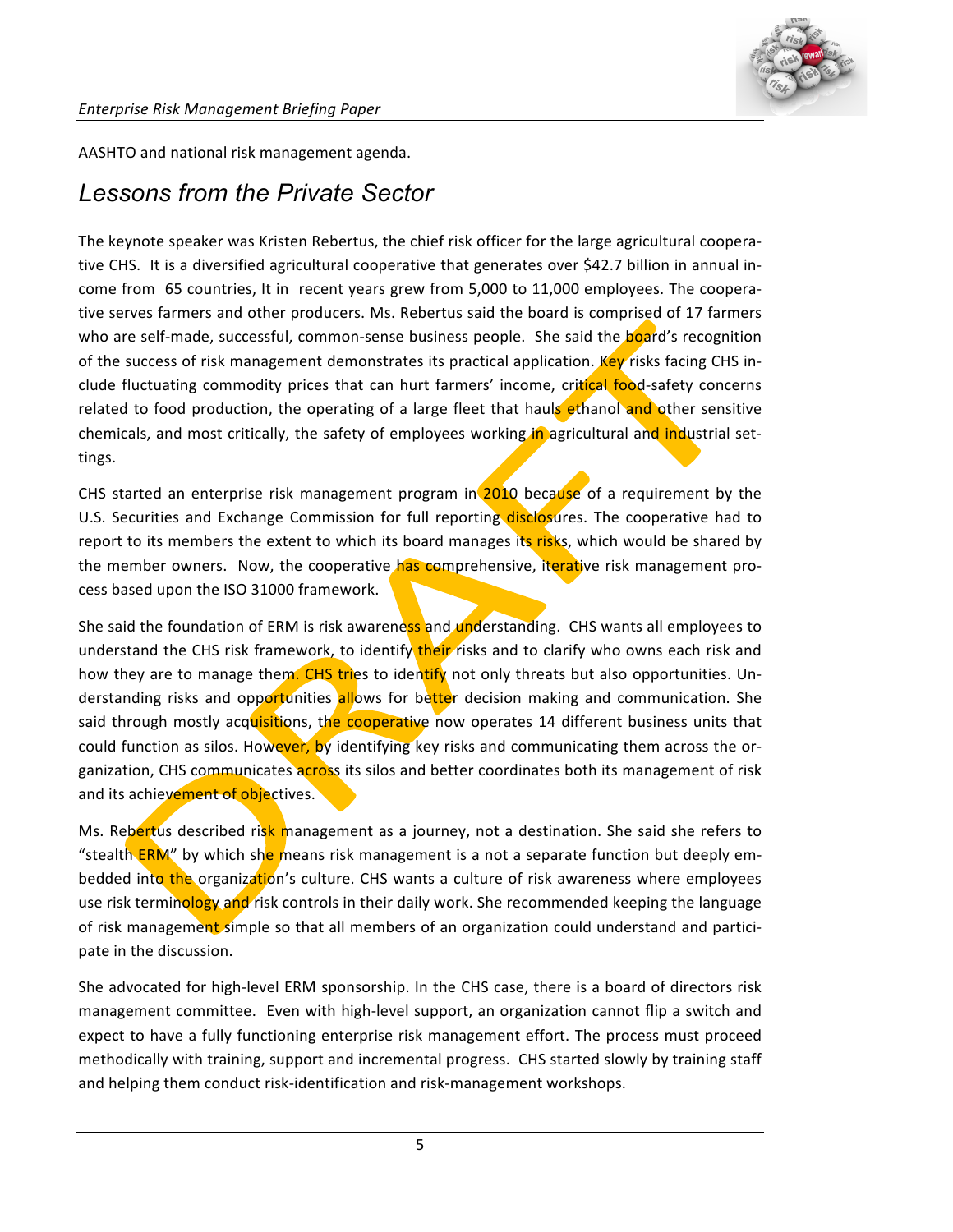

At CHS, risk management serves as a sort of leading indicator of success or concern. The risk management function looks ahead at what could be the risks and opportunities facing its key objectives such as profitability, food safety, and worker safety. At first, the risk management function looked primarily at negative threats but over time developed a stronger focus upon measuring opportunities. She said the point is not about avoiding all risks, but rather to manage threats and to take well-reasoned risks if they lead to greater rewards.

CHS also uses risk-based "stress testing" to plan for contingencies. The stress tests are scenarios of events presented to staff who analyze how the organization could respond. Some of the scenarios may involve falling farm prices, or threats to health or safety. Based upon the scenario planning, the cooperative can identify potential risks and better plan to address them.

One particularly useful exercise was to have the board of directors identify various "risk appetites" or thresholds of risk tolerance. She focused the board upon these risk thresholds by having them review key policies, such as those related to safety and health. From those policies, the organization could better define where it was willing to take risks, and where it was not. When risk thresholds are low, the staff better understand they must exert more active risk controls. Where risk appetites are high, the staff can take more risks in pursuit of an opportunity, such as achieving higher profitability. She said CHS is risk averse is some areas, such as safety. It is risk seeking in others such as trading commodities.

Risks are categorized into eight areas: strategic, financial, human resource, market risk, information technology, health, safety and environment, legal and compliance and operational. Some risks, such as health and safety, are not assigned to one group, but are universally shared.

Examining risks leads to better understanding of root causes. Food adulteration is a key risk in the food-processing industry. By identifying risks to food-safety processes, CHS better appreciated the key role of employee training. Better trained employees understand the consequences of failing to follow practices that prevent contamination and adulteration of foodstuffs. Following the practices diligently, results in less adulteration and lower risks.

She stressed the linkage of risk management with performance. Risks should be viewed through an operational lens. If the risk does not prevent the organization from achieving a key objective, it is not worth **addressing.** Those risks that create the greatest uncertainty about objectives are the ones deserving of focus.

Despite the agency-wide focus on risk, the large organization only has two people dedicated to enterprise risk management. She and an assistant help support the risk management structure through training, conduct of workshops, production of risk-measurement tools, spreading risk management practices, creation of a risk library, and encouraging staff to incorporate risk management into daily duties. The risk library allows employees to see, report and monitor risks, as well as find risk management resources.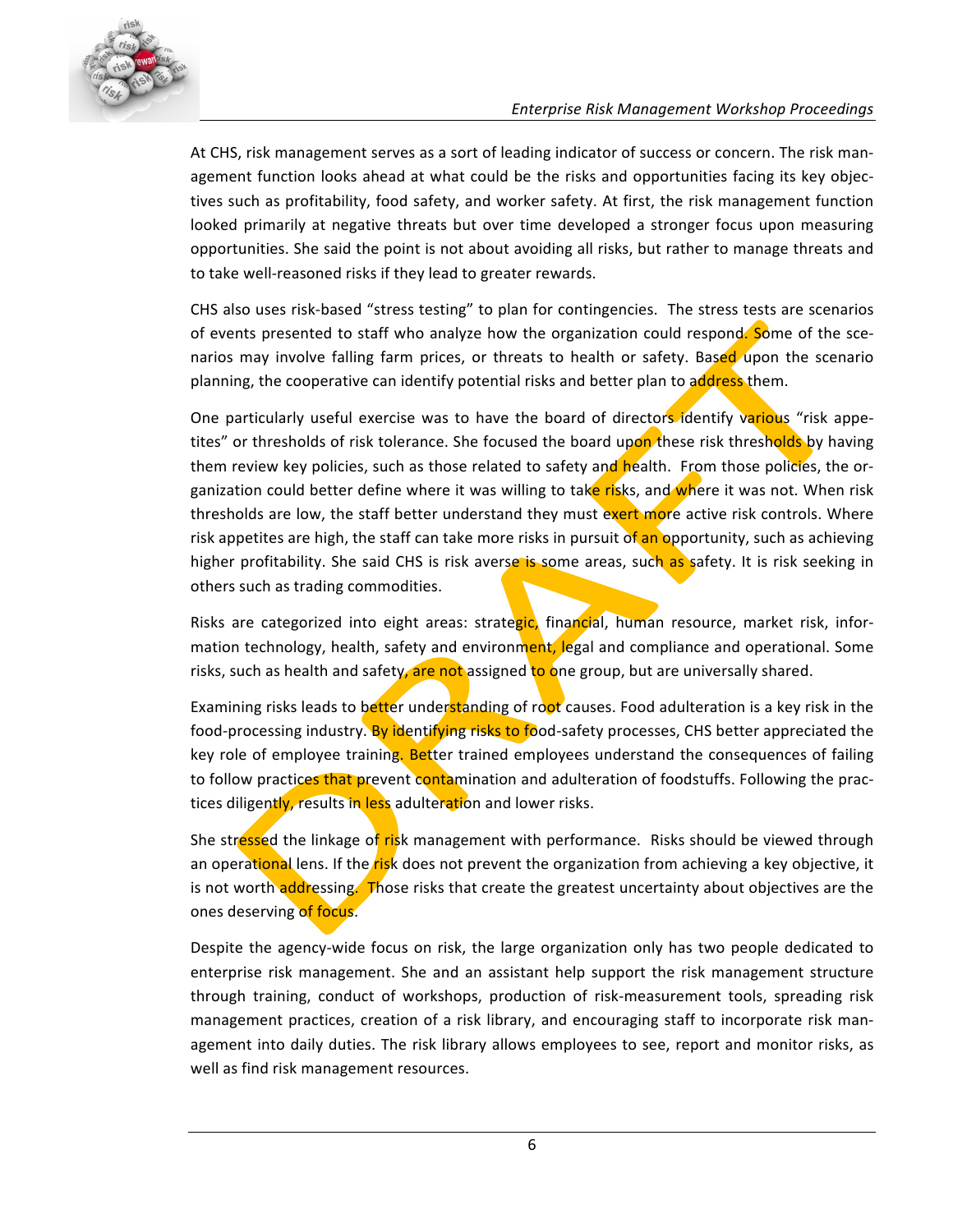

## *DOT Risk Management State of the Practice*

An opening exercise introduced by consultant team member Hyun-A Park of Spy Pond Partners asked participants to assess their current state of the practice. Participants discussed whether and how the workshop participants' agencies practice risk management. Several themes were reiterated:

- U.S. agencies practice risk management daily, and in many operational areas. However, risk management is practiced informally and the formal identification and management of risk is seldom documented.
- Chief executive officers are the de facto risk officers, whether or not they are officially designated as such. "The buck stops" with them and their decisions made under uncertainty constitutes the agency's risk management process, however, informal it may be.
- There is a broad spectrum of formality in U.S. agency risk management.
- Agencies interested in risk management want more resources to learn how to implement it, train their staff and ingrain it in their organization.
- Risk management practitioners want to understand how to sustain the momentum of risk management particularly during changes of administration.
- Agencies want to better understand how to fund, hire and train employees to support risk management.
- In times of change, it is even more important to manage risks.
- Managing risks improves an agency's reputation, and a strong reputation is important in securing adequate resources.
- Key risks facing the typical agency include an aging workforce, declining revenues, and for many agencies, bridge conditions.
- Transportation agencies often don't consider modal risks, but focus only on highway risks.
- If a "magic wand" existed to create a successful risk management program, leaders would create a risk team with a focus on key partners such as transit providers and contractors.
- While all agencies informally practice risk management, it is important to align risk management practices with formal and recognized frameworks such as the ISO 31000 framework or the European Committee on Sponsoring Organizations (COSO) framework.
- There is value for transportation agencies to conduct risk scenario planning.
- Finances remain a major risk, and the tradeoffs agencies make represent a significant riskmanagement issue.

#### *How ERM Benefits Executives*

Three transportation agency representatives described how enterprise risk management is assisting their decision makers. Michelle Tucker of the California Department of Transportation (Caltrans) said Caltrans has relied on enterprise risk management for several years. As the chief risk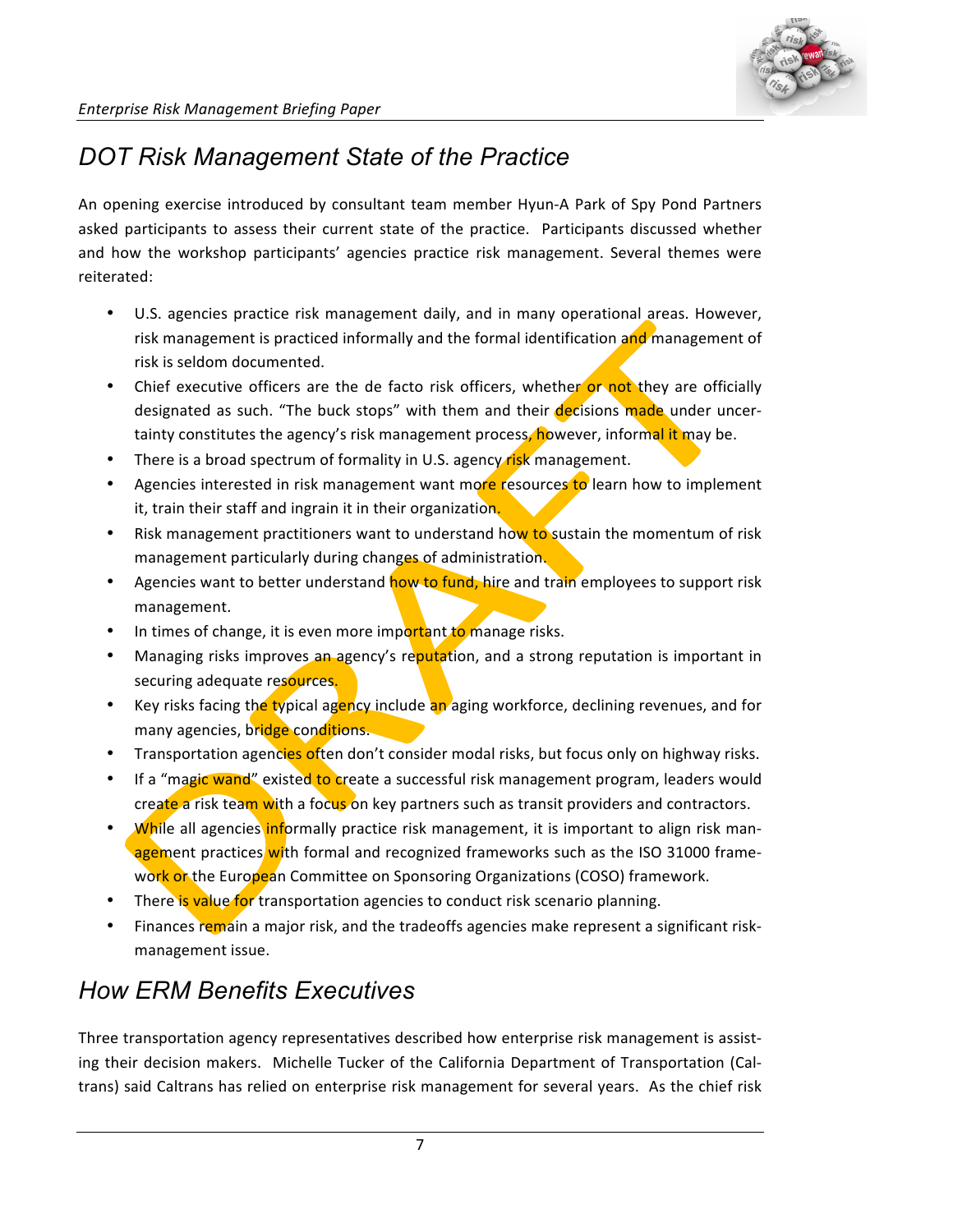

officer, she attempts to demonstrate with concrete examples the benefits of ERM, such as how funding and purchasing decisions can be shaped by risk. Caltrans' audit program also helps to identify the top operational risks, which can be tracked by the agency board and leadership. The agency uses "heat maps" or color-coded matrices to show which risks are the "hottest" or need the greatest attention from decision makers.

Richard Tetreault of the Vermont Agency of Transportation said his agency recently hired its first risk manager. It intends to use risk management to improve its asset management process, and overall agency decision making. Mr. Tetreault said executive support is important to influse risk management in an organization.

The central presentation for the session on how ERM benefits executives was made by Minnesota DOT Chief of Staff Eric Davis, who had been the MnDOT chief risk officer. He said MnDOT started its risk management program shortly after the 2007 collapse of the I-35W bridge in Minneapolis. Then-director Tom Sorel was brought in from FHWA to lead the agency. He brought with him the FHWA experience of enterprise risk management and he instituted it at MnDOT.

The two objectives for MnDOT's risk management program were to restore public trust and to be a world leader in transportation innovation. Mr. Davis spoke candidly of the benefits of risk management but also said that in retrospect MnDOT had a false start that other agencies should avoid. The MnDOT goal was to be a recognized international leader, which was a difficult goal to measure. The agency tried to define without success what it meant to be a global leader. He advised participants to set practical, achievable **goals** for their risk management programs. Risk management can help address measurable risks but was less effective with such a sweeping goal.

After Tim Henkel participated in the international scan, MnDOT began benchmarking with Australian transportation agency practice and focused risk management more closely on narrow, practical issues. He said he was skeptical, which served to keep the risk management efforts realistic. Risk management is not a solution to all problems but it does help improve decision making and raises the agency's credibility.

From his risk manager tenure he is most proud of a risk assessment matrix that provides agency employees a common framework for measuring risks. It borrowed heavily from Australian documents and built upon their success. It provides seven categories of risk, which are not definitive but serve to prompt thinking about the types of risks the agency faces. Its categories of risk include reputation, business and performance capability, financial, security of assets, management effort, environment, and legal and compliance. For each area, it describes what is meant by a catastrophic risk, a major risk, a moderate risk, a minor risk, and an insignificant risk. It also defines likelihood from being rare events that occur less than once in 10 years to almost certain, that occur several times a year.

Among the types of risks they now focus on are risks such as derailment from the huge oil trains that travel from North Dakota through Minnesota. They pass through many populous areas and a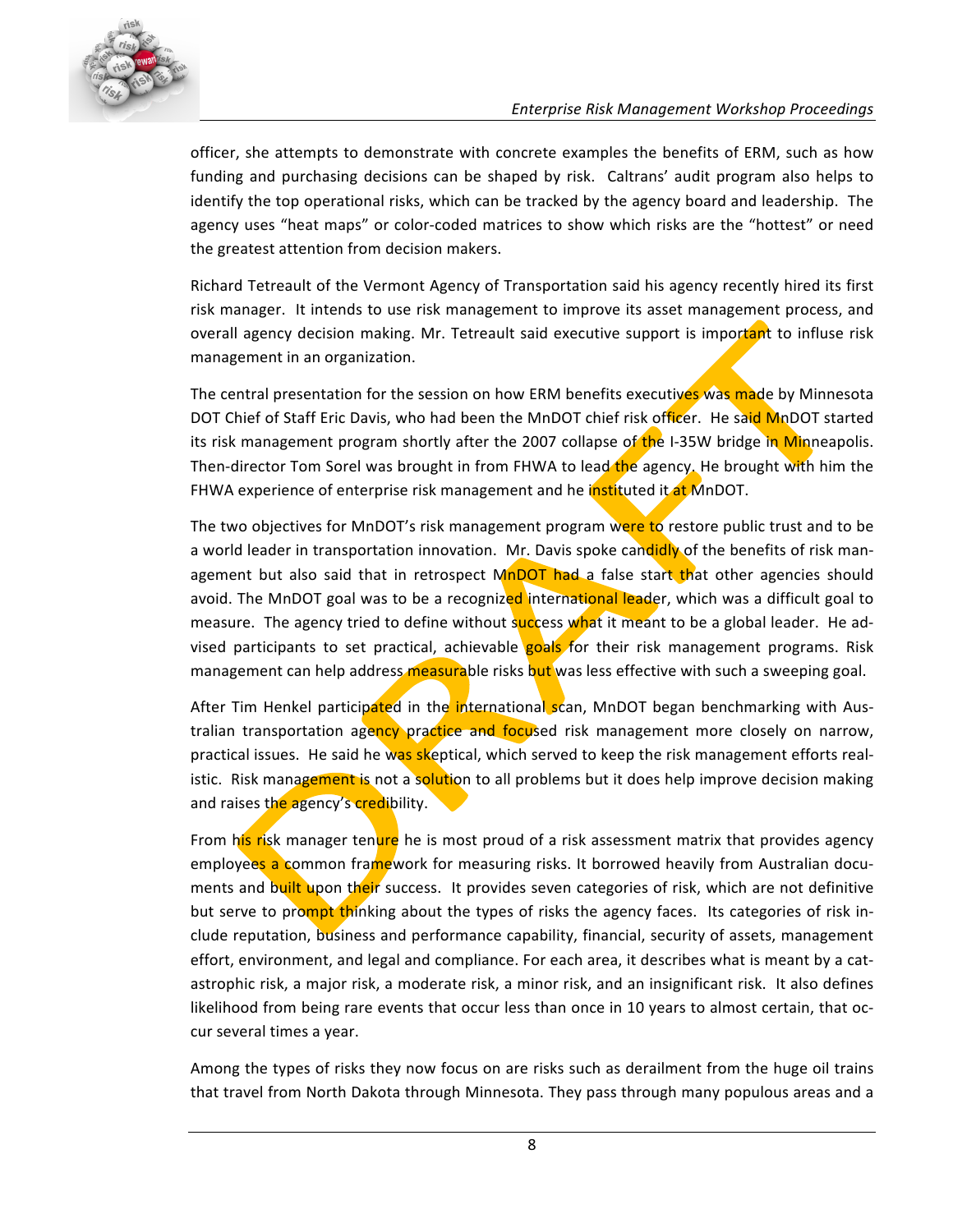derailment could be catastrophic.

He advised agency officials who are new to risk management to focus upon practical solutions to everyday risks. Focusing on the risks in operational plans are realistic, as opposed to trying to manage broad, overarching risks in a long range plan. A three to four year horizon is a reasonable timeframe for managing risks because beyond that risk mitigation efforts are less meaningful. He also advised to build a staff to support risk management, although in Minnesota the staff was never more than a couple of people. He suggested interfacing with all levels of the organization and to build internal support for the benefits of assisting work units with managing their risks.

#### *Managing Risks to Extreme Events and Threats to Resilience*

Consultant team members Shobna Varma of the StarIsis Corp. introduced the concept of using risk management to prepare for extreme weather and transportation network disruptions. Erratic climate and extreme weather are the new normal but the type and nature of disruptive event can vary widely. She said although it is difficult to predict a specific type of event, there are broad risk management strategies agencies can adopt that better prepare them to address a variety of disasters.

Preparing the transportation network so that it is robust, resilient and redundant is recommended by climate change organizations such as the Intergovernmental Panel on Climate Change (IPCC) and the Federal Emergency Management Agency (FEMA). The "Three Rs" won't prevent extreme weather but they reduce the impacts, which mitigates the risks of disruption. Also recommended are "No Regrets" strategies that have benefits both during extreme weather events and during normal conditions. These are strategies that have independent benefit but also help mitigate extreme weather effects. Examples could include reducing land use development in flood prone areas, or having sound asset inventories that can be used to identify high-risk assets. They are called "no regrets" strategies because they have benefit even if severe events don't occur.

John Milton of the Washington State DOT (WSDOT) described the agency resiliency planning based upon the FHWA Climate Change and Extreme Weather Vulnerability Framework.<sup>1</sup> He compared resilience to buying insurance for future performance. The question is how much does the agency want to spend on insuring future network performance without sacrificing resources that could improve safety or achieve other important objectives?

The Washington governor instructed the agency to examine the transportation system's resilience statewide. Events such as a landslide that killed 43 people and extreme drought that has caused a rain forest to burn increases appreciation for the likelihood of extreme events. The WSDOT effort conducted scenario analysis to analyze what could happen with increased climate extremes including prolonged drought, more intense heat, more severe storm events and rising sea levels. Although the scenarios involved complex meteorological modeling, the analysis of roadway impacts was conducted with field staff and agency subject matter experts. Their methodology was simple and straightforward. Based upon their experience of how their assets and roadway sec-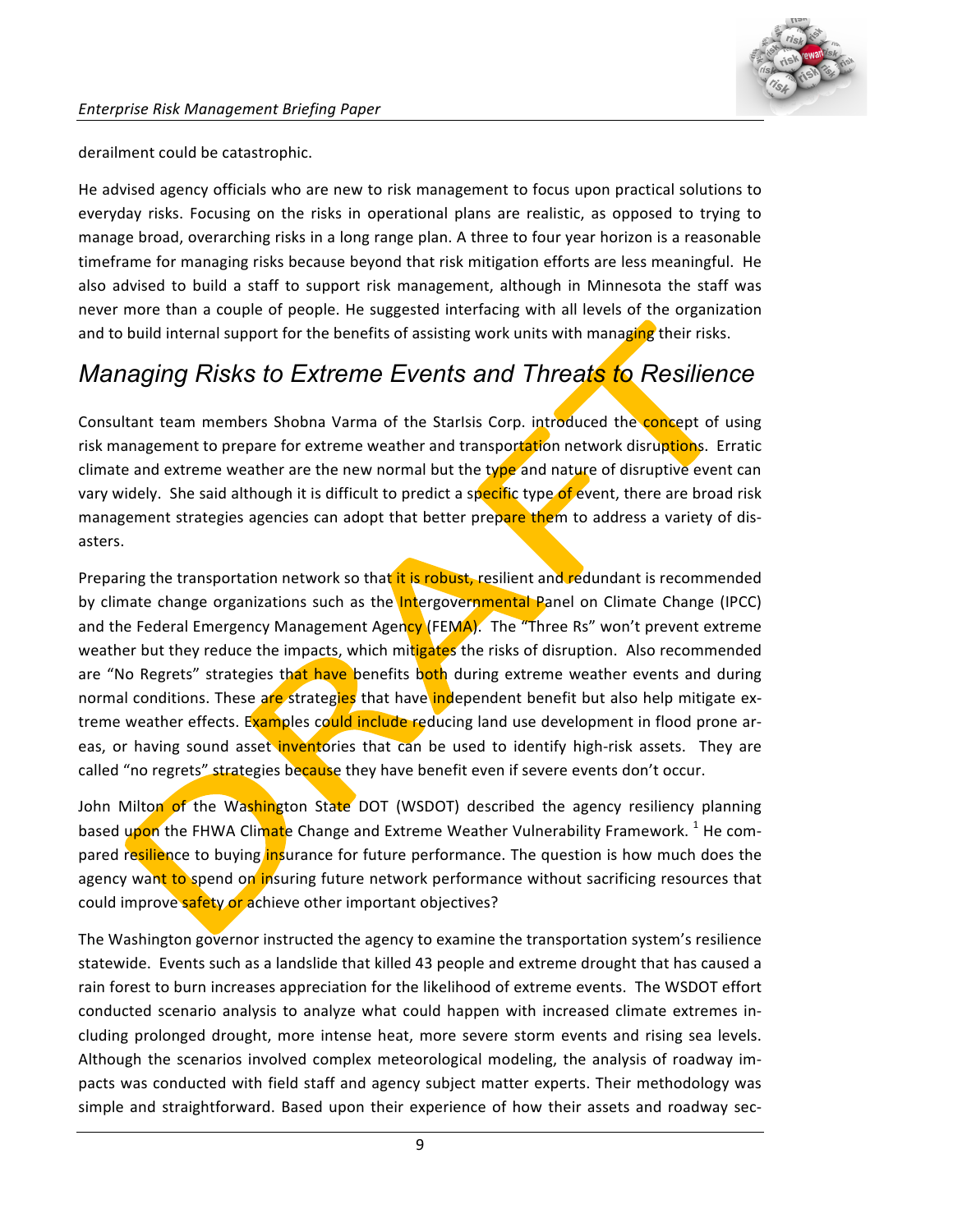

tions performed in past events, the staff theorized how they may perform in the future based upon different scenarios.

Staff were provided common definitions and rating scales so that the analysis would be comparable between districts and regions of the state. The criticality of assets was rated on a 1-10 scale after they considered basic questions such as, "What keeps you up at night?" "What if it gets worse (given the scenario)?" "How resilient is our existing system?"

Staff discussed possible impacts such as higher temperatures affecting bridge expansion joints, pavements, rail tracks, construction periods, habitat projects and electrical equipment. Increased precipitation was considered from its effect on flooding roads and tunnels, road washouts, pump capacity and drainage.

Hydrologic shifts were considered as possibly affecting soil stability, water supplies, and bridge and road support structures.

Sea level rise and storm surges were reviewed for impacts on coastal erosion, flooding, bridge footings, drainage, roadside stability and salt corrosion.

Definitions and scales for how to measure different impacts, from minor impacts to complete catastrophic failure, were provided to the staff. The product of the analysis was a list of assets most likely to be affected and strategies for improving network resilience. Affected assets were ranked and mapped. The risk analysis identified how known threats will be intensified by more severe weather, and it reinforced the value of current maintenance and retrofit programs. The process of using field and office staff to identify and rate hazards provided a means to capture the insights of staff in a practical way.

The WSDOT analysis demonstrated how relatively simple risk management tools can be combined with staff experience to produce a meaningful analysis of assets most at risk. A measure of success will be if in 50 years, people say, "I'm so glad they thought of this."

David Kuhn of the New Jersey DOT also described his agency's use of the FHWA climate change impact **framework** to identify the State's climatic risks to its transportation system. It had three goals which were to identify key transportation assets, develop climatic scenarios for 2050 and 2100, and overlay the findings to assess potential future impacts. It modeled two regions, a coastal study area and an inland corridor. Based upon expected sea level rise and increased storm severity, the modeling indicated that in 2100 in the "medium" climate change scenario there would be a 1 meter sea level rise with storm surge, that 48.5 miles of roadway would be impacted potentially, 2.9 miles of transit lines affected and 31 miles of total rail lines inundated. In the inland study area, the "medium" 2100 impacts were 81 miles of roadway potentially impacted, including major routes such as Interstate 295, Interstate 276 and U.S. 130. As well, 138 miles of rail including 11.7 miles of AMTRK would be affected.

Risk-mitigating adaptation strategies identified included: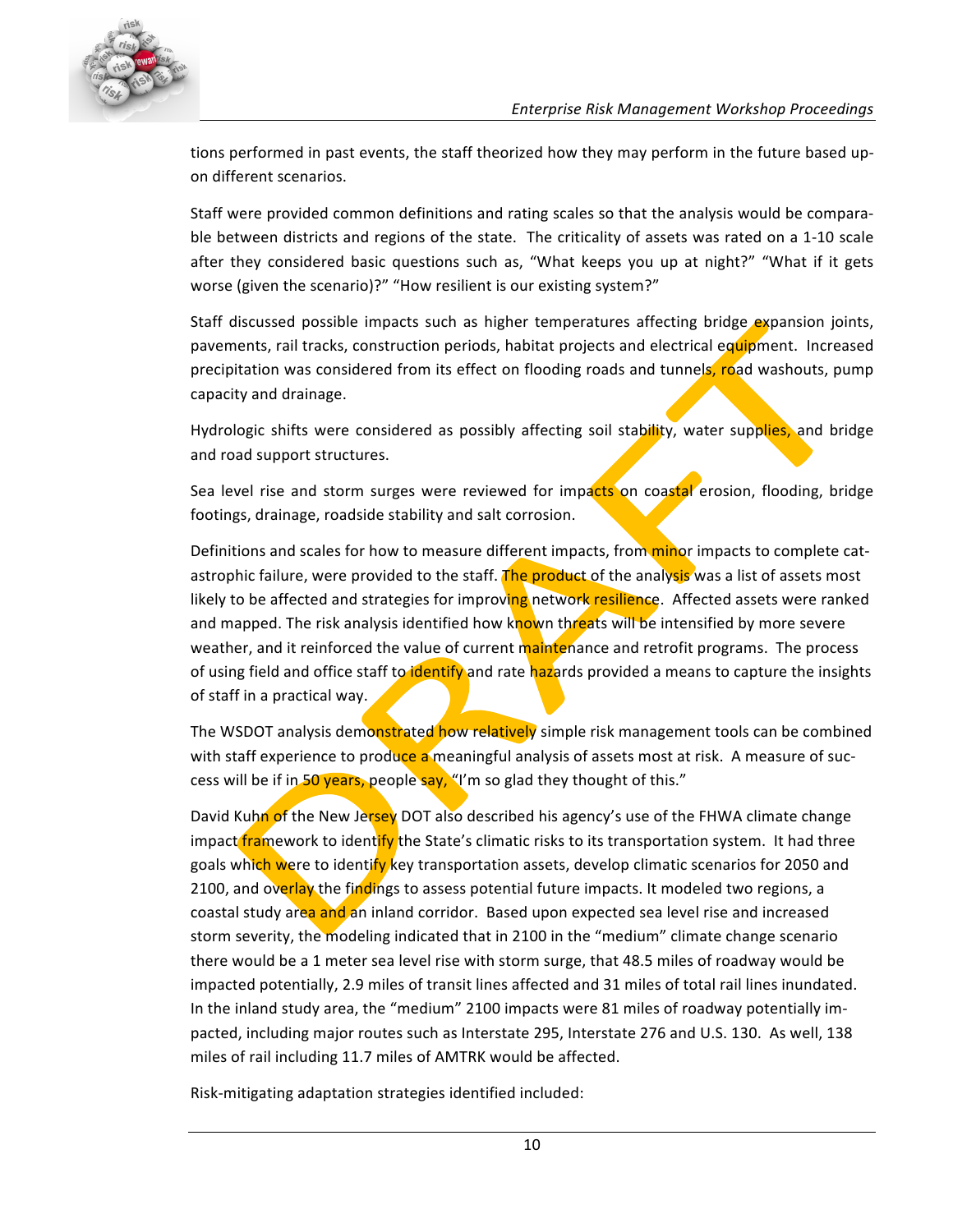

- Site future infrastructure out of or above estimated flood impact zones;
- Identify or create redundant routes;
- Abandon or relocate infrastructure in chronically flooded areas;
- Assist with land use policies that discourage development in high-risk areas;
- Enhance shoreline infrastructure such as with sea walls;
- Elevate infrastructure:
- Enhance drainage;
- Prepare for closures when necessary;
- Establish and update detours and evacuation routes;
- Improve traveler notification of closures;
- Increase inspections and maintenance;
- Maintain wetlands;
- "Nourish" or augment beaches.

Recommendations included assessing decision makers' acceptance of the validity of the forecasts. A question is how much are they willing to make decisions based upon the climate and impact models? The analysis also identified data gaps on elevations for bridges and culverts. It also identified gaps in understanding the impacts of incidents, such as infrequent, localized flood closures. Finally, the study recommended a high-level **vulnerability** assessment for the entire state.

Following the presentation, the participants broke into groups for exercises on extreme weather event risks. They chose from different scenarios and then identified the risks that could be generated. The risks identified from the scenarios included:

Extreme Heat Events – Would generate health risks to the workforce and increase equipment failures. Mitigation strategies could include night-time work and avoiding outside work during the hottest periods.

Increased Storm Intensity – The highest risks were increased flooding and the impact on alternative routes not designed to accommodate the traffic volumes. Other risks included harm to economic **activity** and goods movement. Treatments included preparing to sandbag routes, planning for detours and more outreach to understand the impacts. High-risk areas such as the North Carolina Outer Banks were singled out. Resiliency and redundancy could be improved through emergency planning, and incrementally improving evacuation routes to withstand more severe storm events.

Increased Snowfall – Risks from increased snowfall would be infrastructure deterioration caused by increased chemical use and plowing. Also less money would be available for investment because of higher treatment costs.

Increased Precipitation - This scenario led to the identification of many risks but only one high probability/high impact risk which was moisture impacts in the pavements affecting performance.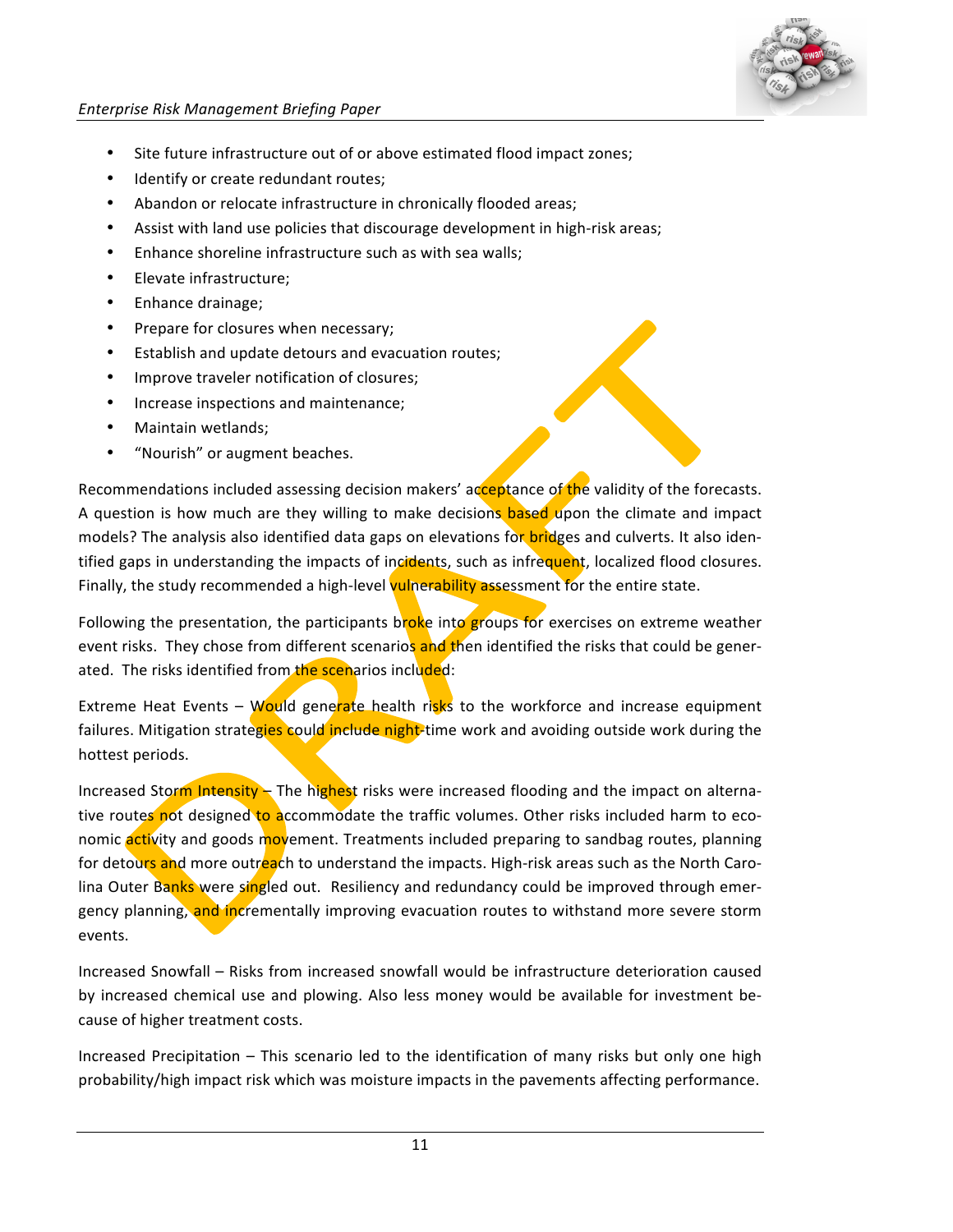

Ms. Varma noted the lessons of the exercise which are that risk identification can be done quickly, and detailed data are not needed to identify the highest risks. Veteran staff experience can be the most valuable tool for identifying which assets can be affected by severe events.

## *Managing Financial Risks*

Risk management supports long-term financial planning by enabling decision makers to evaluate the uncertainty that surrounds key financial issues, such as revenue forecasts, inflation estimates or legislative budgeting decision. The workshop participants discussed financial risks and how risk management can help to identify and prepare for them.

Scott Richrath of Spy Pond Partners introduced the concept of financial risks. He noted that agencies try to manage the risks of future income variability and fluctuating prices. An example could be considering hedging future fuel prices by locking in prices with long-term contracts, which can save money if prices rise but lose money if prices fall.

Ms. Varma introduced the concept of risk treatment by explaining the five "Ts". When financial and other risks are identified, decision makers can decide to treat, tolerate, terminate, transfer or take advantage of them.

The participants broke into groups and discussed risks posed by financial issues including: The risks and rewards of the one-time revenue influx from the American Recovery and Re-Investment Act, the risk of Congressional funding action or inaction, risks surrounding revenue projections, the risk of inflation projections and risks in agencies' ability to manage expenses and address financial needs.

Among the threats and opportunities they identified were:

- ARRA presented opportunity but also a threat by giving a false impression of the resources agencies had;
- The continued lack of Federal funding creates an opportunity to emphasize the need for additional State investment;
- Increasing State investment would be a form of risk treatment while agencies will likely have to tolerate a lack of additional Federal investment;
- One group suggested some funding risks could be transferred to public, private partnerships, or PPPs.

#### *Communicating Risks to Legislators and Key Stakeholders*

Risk management improves communication. It allows an organization to communicate to its internal and external stakeholders the uncertainties surrounding its objectives. It also communicates that the organization was responsible by anticipating what could go wrong, what could threaten its objectives, and what could threaten the safety of its stakeholders. Finally, it also al-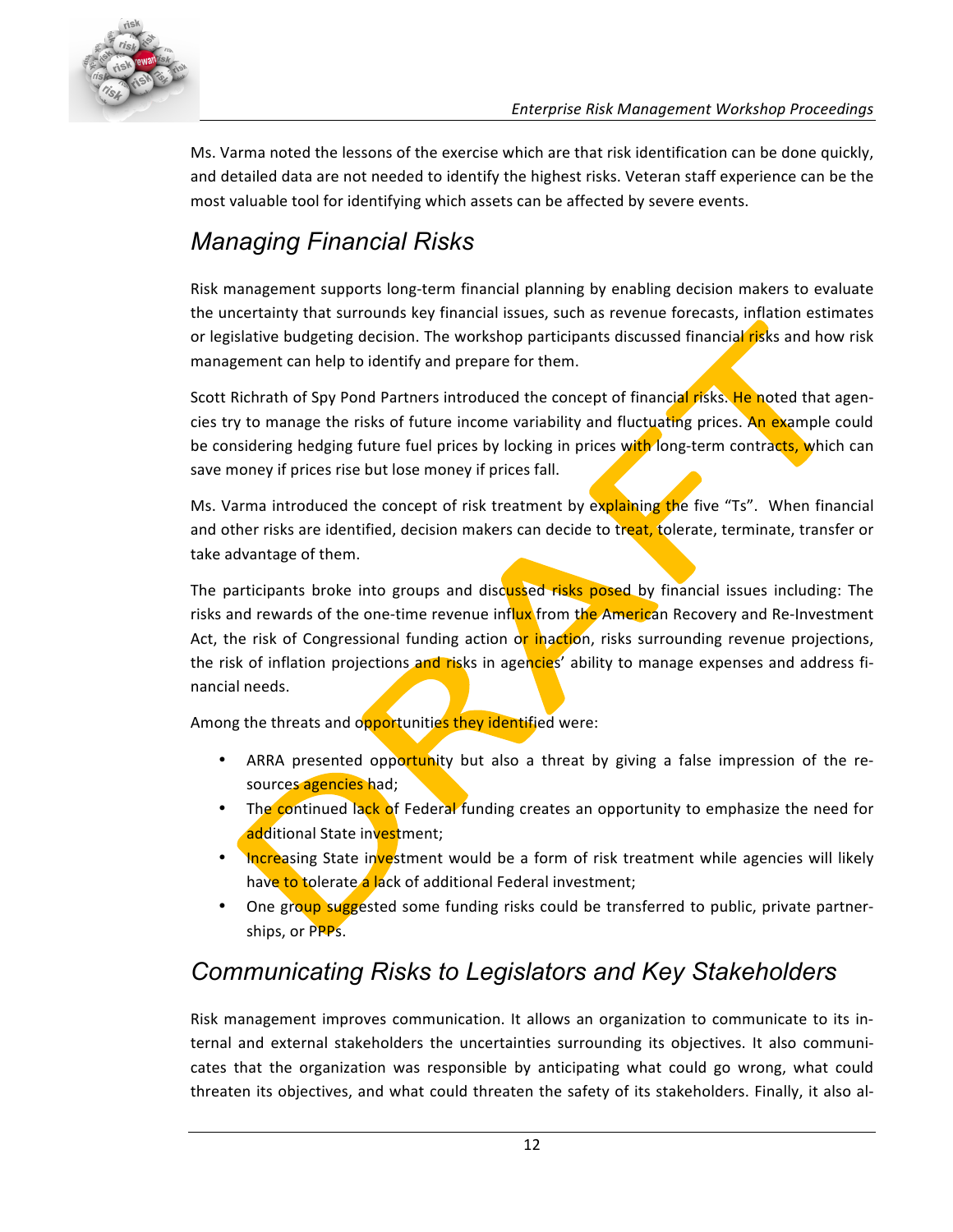

lows organizations to document they have considered the risks before attempting to capitalize on a new opportunity.

Tim Henkel presented on how MnDOT integrates risk into its performance, planning and asset management functions. The agency's long-range, 50 year vision drives its investment plans. The investment plans integrate performance planning and risk assessment to establish funding priorities. The consideration of funding levels considers the impact of different investment levels upon the agency's performance targets. Then, the agency's performance-reporting and monitoring processes evaluate progress and report performance to the public.

The agency's 20-year investment plan is called the Minnesota State Highway Investment Plan, or MnSHIP. It includes objectives in major program areas such as safety, asset condition, and mobility. Within the MnSHIP plan, different performance-level options were described, each with a different cost and a different outcome on system condition and performance. The risks for each investment scenario were described. The risk for investing more into infrastructure condition was that congestion could increase. Investing more in mobility leads to declining asset conditions. The plan illustrates the current investment program that balances both asset condition levels with funding only the most important mobility projects. MnSHIP communicates that the agency has considered risks both to asset conditions and to mobility. It attempts to keep the risks of poor asset condition and poor asset performance reduced to acceptable levels.

Mr. Henkel showed a graphic with three performance levels. The less the State spends on infrastructure maintenance the more risk to asset **condition** and performance it experiences. It can reduce the risk of crashes, congestion and poor conditions but only by spending more. MnSHIP illustrates how the agency **attempts to** integrate risk, performance, asset management and prudent spending to achieve the best overall return and the lowest risks with the resources it has.

As in the ISO framework seen in Figure 1, the Minnesota DOT's continuous review of its performance serves to monitor not only its performance but also its management of its risks. If it delivers the balanced program identified by the MnSHIP analysis it will continue to reduce the risks to its asset conditions and to the State's mobility. MnSHIP sets 20-year investment priorities. Districts' 10-year programs manifest the MnSHIP objectives through specific projects. Annual performance review ensures the projects are delivered, and the MnSHIP objectives are advancing as planned.

John Milton described how risk and performance reporting allow an agency to better tell its story on conditions and needs. It can help to inform the media, elected officials, decision makers, managers, and employees. It also supports increased productivity, the understanding of the effectiveness of different strategies and investments, and it reduces liability and risk.

He illustrated how WSDOT used risk analysis to communicate investment needs in its ferry terminals and fleet. The sinking of a ferry obviously would be a catastrophe, and therefore, the safety of the fleet is paramount. Because the mobility of a significant portion of the State's population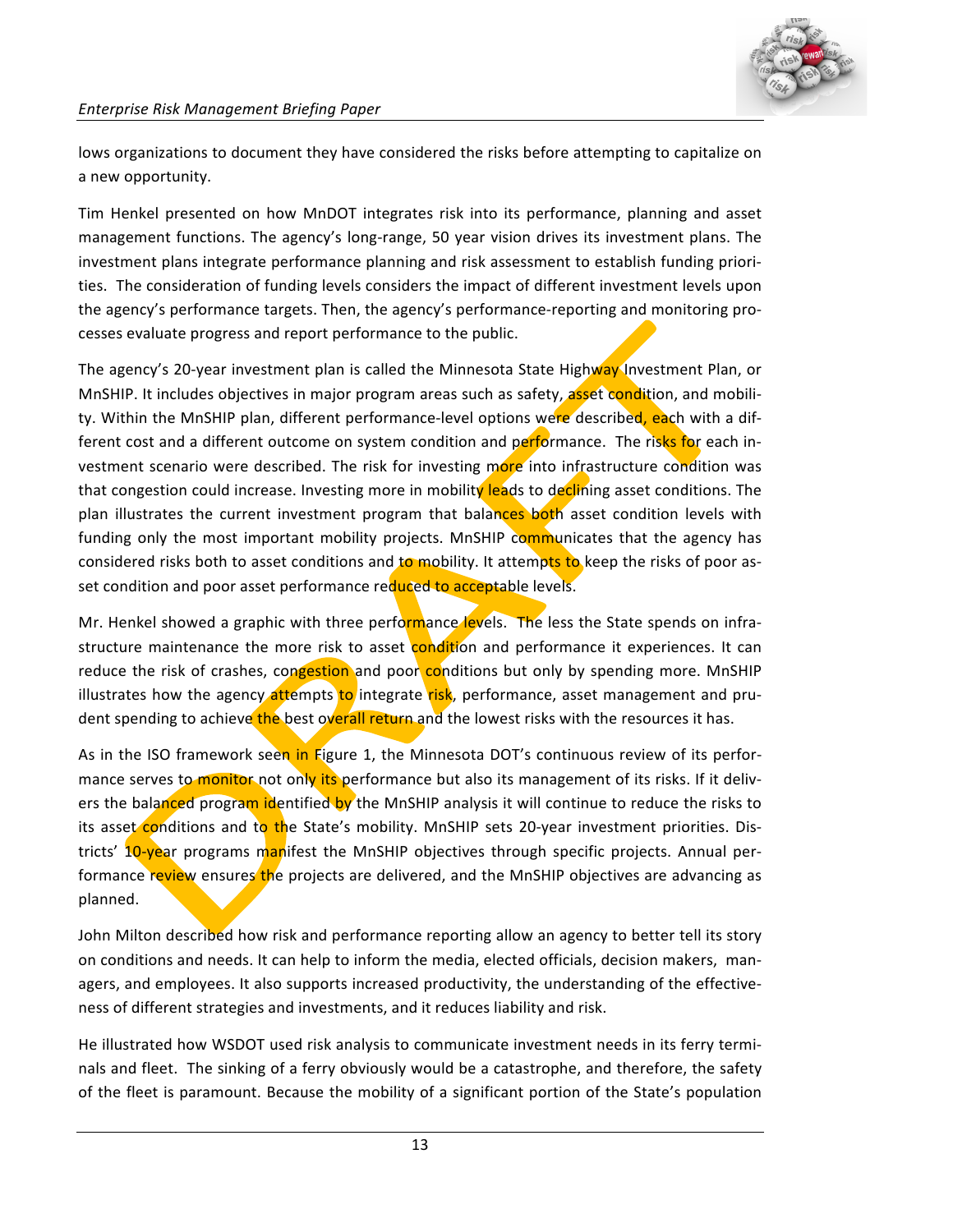

depends on the reliability of the ferry system, its performance also is critical. The department's performance report, known as the Grey Notebook, describes the ferry conditions and investment needs in terms of both performance and risk. Low preservation investments in vessels resulted in 33.4 percent of the value of the vessels requiring preservation, compared to a target of 24.7 percent. In 2007, four vessels had to be pulled from service and emergency replacement funds were required. 

A risk-prioritization matrix helps to prioritize ferry vessel preservation. Based on the likelihood of the system failing and the consequences of the failure, vessel conditions were rated as a 1, 2 or 3. Condition 3 indicated the higher possibility of catastrophic failure or the long-term disruption of service. A level 1 assessment indicated that the asset or system does not currently need replacement. The documentation of the fleet condition by risk level helped communicate both the investment need and the agency's logic for identifying the needed investments. The risk-based analysis also allows WSDOT to report, that by value, 8.3 percent of the ferry system assets are in the Condition Rating 3 and require replacement.

He also demonstrated an internal risk reporting system that allows employees to access department-wide-risk information. The reporting system keeps internal stakeholders informed while the performance reporting communicates to external stakeholders.

## *Risk Management to Support Key Agency Priorities*

Shobna Varma described how risk management helps executives achieve their strategic goals and manage risk to high priority objectives. She noted that the "buck stops" with the CEO who will be held accountable if objectives are not achieved or major processes break down. She cited several areas where risk management can aid executives in managing risks to key performance.

Ms. Varma noted the biennial report to Congress from the U.S. Department of Transportation inspector general. Although agency executives may not be aware of the risk caused by fraud or malfeasance, the inspector general's report documents monthly indictments and convictions among **Stat**e employees and contractors for abusing Federal-aid funds. A robust risk management program would evaluate risks to major programs, and risks caused by fraud and malfeasance should be among the risks considered.

Project risks are another common area for focusing a risk management program. Risks to the cost, scope, schedule and quality of construction projects are among the most mature areas of risk management. She said that executives who consider creating an ERM program should consider including the regular management of project risks.

Critical risks to privacy are demonstrated every time there is another news report on a corporation or government agency being hacked. Because DOT personnel and insurance files may include sensitive privacy data, the agency faces significant information and hacking risks if it does not include proper firewalls and controls. Again, a robust risk management program would include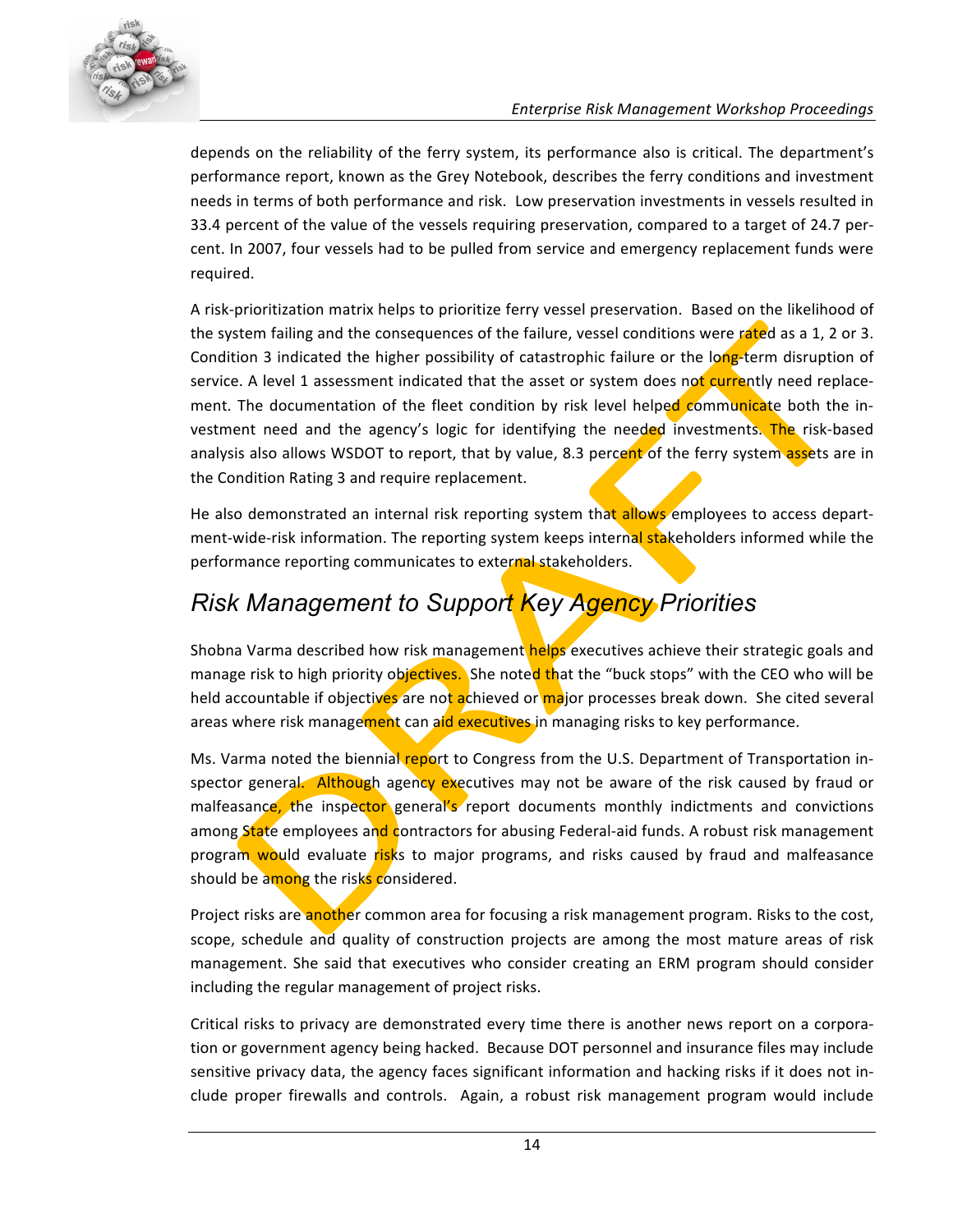

evaluation of the agency's data and privacy risks.

Managing risks to employee health and safety is one of the oldest forms of risk management. If an agency institutes an ERM program, it will want to include a robust risk-management program to identify and mitigate risks to employees' safety.

Workshop participants contributed their observations on how risk management helps their agencies achieve its most critical objectives. CEO Rudy Malfabon said the Nevada DOT (NDOT) is developing an enterprise risk management program. Among the factors contributing to the effort were the risks identified for a \$500 million major public-private-partnership project. Among the risks the agency recognized were risks to the right-of-way acquisition and relocation schedule and budget, the cash flow risks, how the risks may change if the project were pursued as a design/build versus a P3, and what delivery method most reduced NDOT risks. Other risks were whether bonding for the project would affect the total project cost and the agency's cash flow.

The agency analyzed the project's risks, including risk that expensive rights-of-way would increase further in cost. The risk faced by the higher project costs caused the agency to become more cognizant of project cost risk. It is now evaluating right-of-way parcels based on their risk of cost escalation and using the information to redesign, or reconsider, projects. He said the risk effort began small when one project manager who was knowledgeable with one risk management software stepped up and took the lead on managing risks. Now, that project manager is serving as a temporary risk manager.

The agency plans to pursue risk management across the enterprise. It has identified risk levels at the corporate level, at the functional/department level, and at the project/operations level. It will be evaluating risks to its capital plan, will conduct a global risk assessment and will review risks to its financial plans. He said the agency plans to provide training on risk policies, roles and responsibilities, and available reference materials.

Michelle Tucker of Caltrans said officials try to make the risk process approachable so it calls its standard presentation, "Risky Business." It was important to the new Caltrans board to have a risk management process and so her office was created in 2013. Caltrans adopted the ISO 31000 model. At the time, there wasn't a lot of information available on how to start an ERM program. Because Minnesota and Washington DOTs relied on the ISO framework, California followed suit.

An important consideration for Caltrans is that ERM should not be narrowly focused but should look at as many risks as possible, and understand how different risks interact.

Their top risks are summarized in a 50 page report, and the risks break down to the Central Office and to the 12 districts. Her office produces a primary enterprise risk management profile and two divisional risk profiles. She is part of a two-person staff who traveled to each district over three months. They met with senior district leadership and spent a half day identifying their risks. They used a post it note technique similar to that used in the workshop. They have staff identify risks, write them on notes and post the notes on large, map-size risk matrices. The employees view the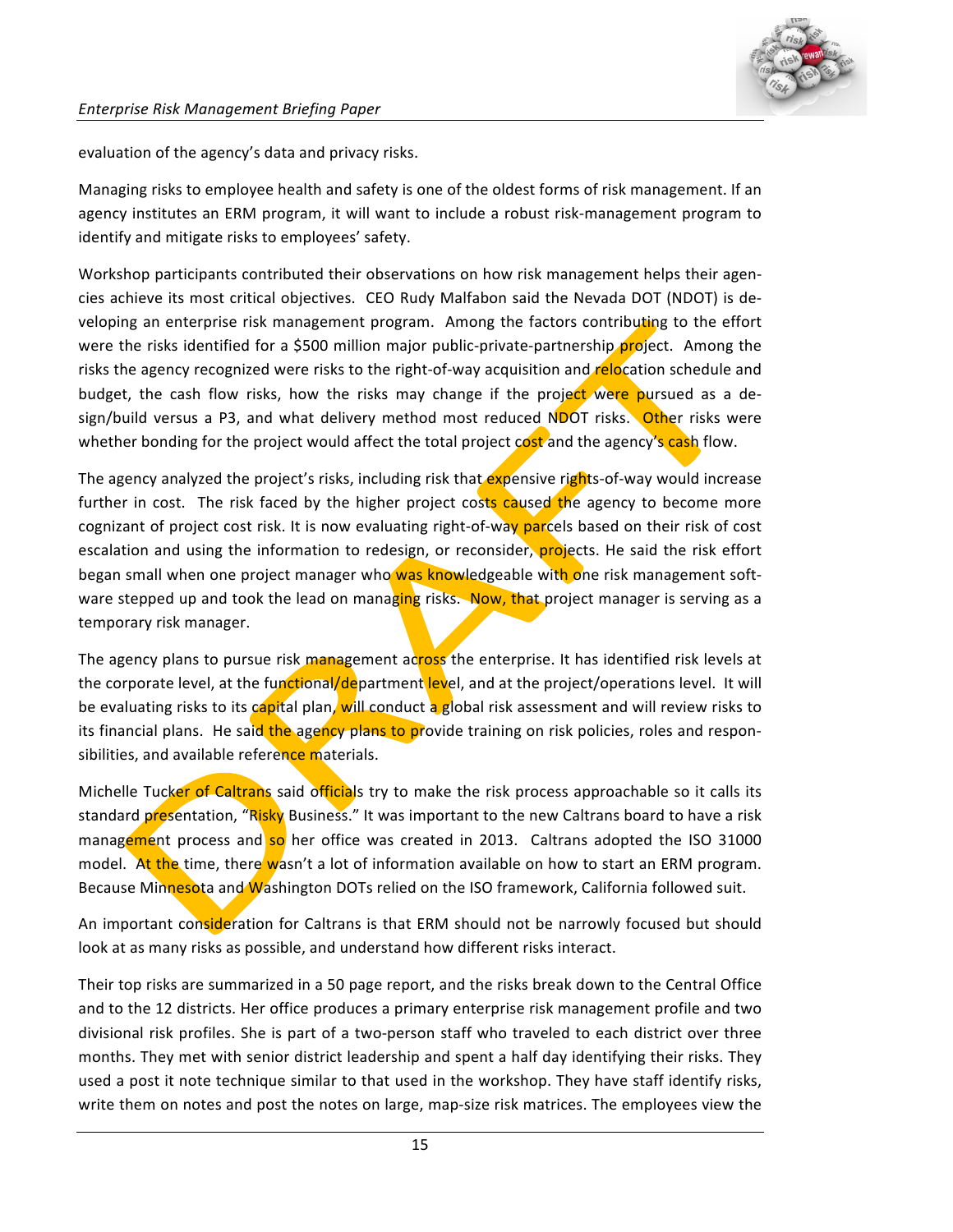

risks identified by their colleagues and develop consensus on the top ones. More than 1,000 risks were identified and then prioritized to the top 15 risk categories. Those 15 categories were presented to the Caltrans executive board for high-level focus.

The 15 highest corporate risk categories were:

- Develop Our Workforce
- Develop Shelf Ready Projects & Project Initiation Documents
- Enhance Communication to Improve Reputation
- Engage and Support Employees
- Ethical Employees & Strong Performance Management
- Financial Risks from External Mandates
- Flexibility in Environmental Stewardship
- Foster Partnerships
- Increase Equipment & Vehicle Availability
- Innovative Information Technology
- Reinvent Caltrans Culture
- Strategic Cell Phone Deployment
- Streamline the Delivery Process
- Strengthen Contract & Procurement Process
- Support Skilled and Ethical Supervisors

Ms. Tucker said because the agency's top five goals run the gamut it's not surprising that the identified risks also are diverse.

The top risks formed the agency's Enterprise Risk Profile. Treatment plans were identified for most of the top risks, and performance measures were established for the 2015-2020 Strategic Management Plan. Additional audit plans were developed to evaluate the controls associated with the risks identified in the department's discipline process, financial systems, and project identification process.

Ms. Tucker said the risk workshops kept employees focused on the agency's key objectives. During the workshops, they posted the agency's objectives on the wall. Ms. Tucker said her staff developed useful forms allowing workshop participants to stay focused on key agency objectives, and to quickly identify risks to them. The forms list the agency's top objectives and lead participants to consider risks to those objectives from the areas of:

- safety and health
- stewardship, efficiency, sustainability
- livability and the economy
- system performance
- organizational excellence.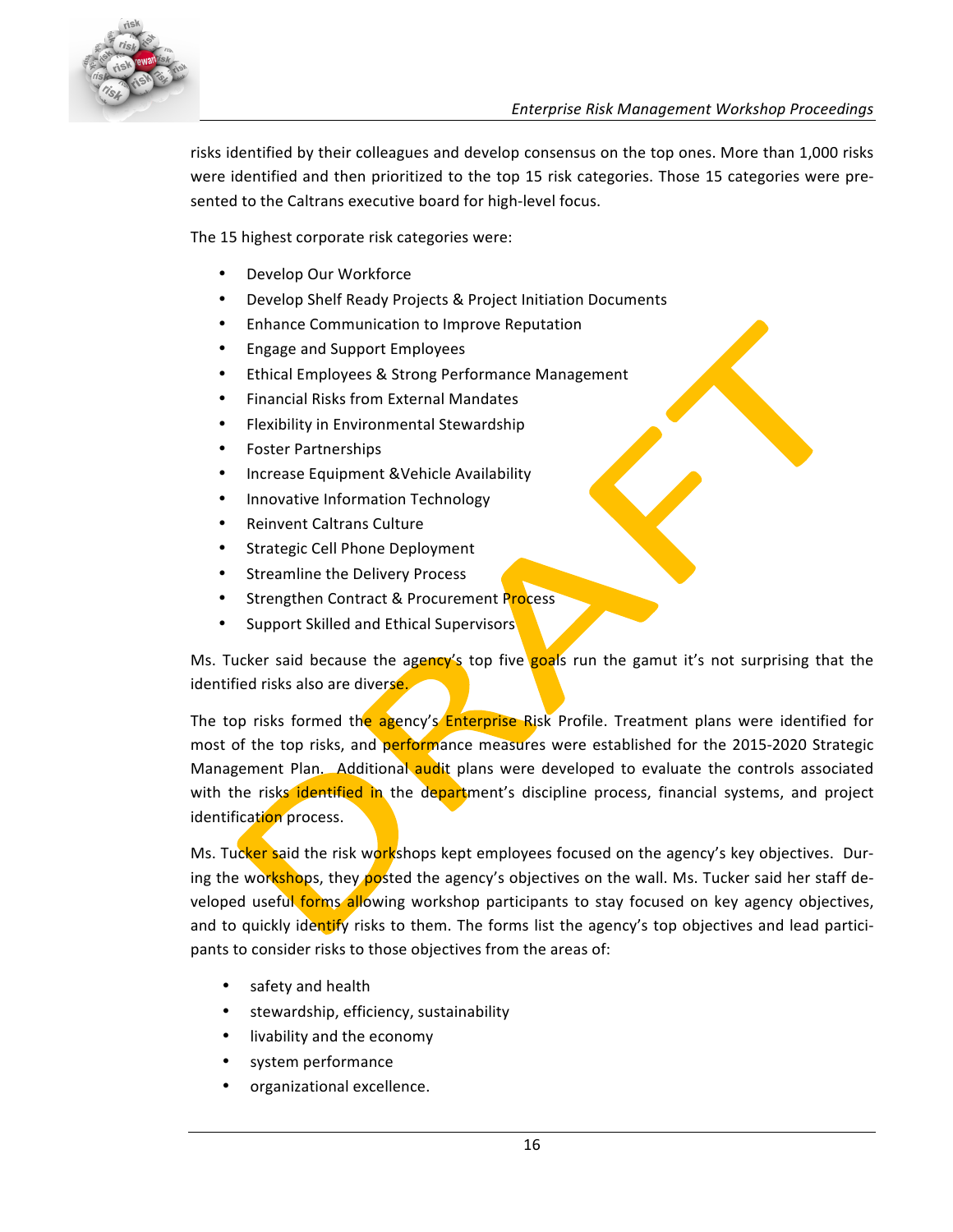

#### *Enterprise Risk Management Briefing Paper*

Ms. Tucker said they emphasize that risks are threats and opportunities. Based on the participants' perspective, they were predisposed to identify either risks or opportunities. She said the audit office identified only threats while the public affairs office identified only opportunities.

She said while the first rounds of risk-identification workshops took three months, it may take less time in subsequent rounds. She found that visiting all districts was important to generate commitment to ERM. They started in May and by October they had identified their risks, and spent another month developing reports.

To become a more risk-conscious organization, she said Caltrans wants to compare itself against a maturity model. The agency has a five year strategic plan to reach the optimized risk level. Among the maturity objectives are to deploy risk management down to the front lines. She said they learned it takes between three and five years to deploy risk across the organization.

John Milton illustrated the concept of using risk management to support agency objectives by focusing upon how WSDOT uses risk management to achieve its project and program objectives. The agency's risk for on-time, on-budget project delivery increased over the years as the Washington Legislature moved to identify more major projects through line items in the agency budget. Years in advance of the project being ready for bid, the Legislature identifies the project and its construction budget. Mr. Milton used a chart to illustrate the many interconnected activities that all must be coordinated in order for a project to be delivered on time, on budget and within scope. Each component of the complex chart represents a function that could create risk for the project. When all the risks to all projects are considered, they represent many risks to the overall construction program the Legislature wants the agency to deliver.

The agency began emphasizing risk management when between 2001 and 2011 it experienced a 48 percent erosion in purchasing power, which disrupted plans to deliver a set of projects to be funded with a 5 cent fuel tax increase. At the same time, the State's ferry system struggled to pay for fuel increases. The agency was achieving its bridge and pavement condition targets but asking the Legislature for more money to sustain them.

With the Legislature unwilling to lower targets and objectives, the agency had to use risk-based decisions to achieve the same objectives for less cost. It shifted the focus of its pavement program from hot mix overlays to more reliance on chip seals. The agency balanced the risk of lower pavement performance with the opportunity of the cost savings. He said the agency still faces risks, such as hundreds of miles of aging concrete pavements that eventually must be replaced. However, to date its focus on managing risk has allowed it to achieve higher pavement conditions with less cost. It also can more accurately predict the risks to achieving its major construction program within the Legislative limits.

#### *How Risk Management Supports Performance*

Early in the workshop the connection between risk management and performance management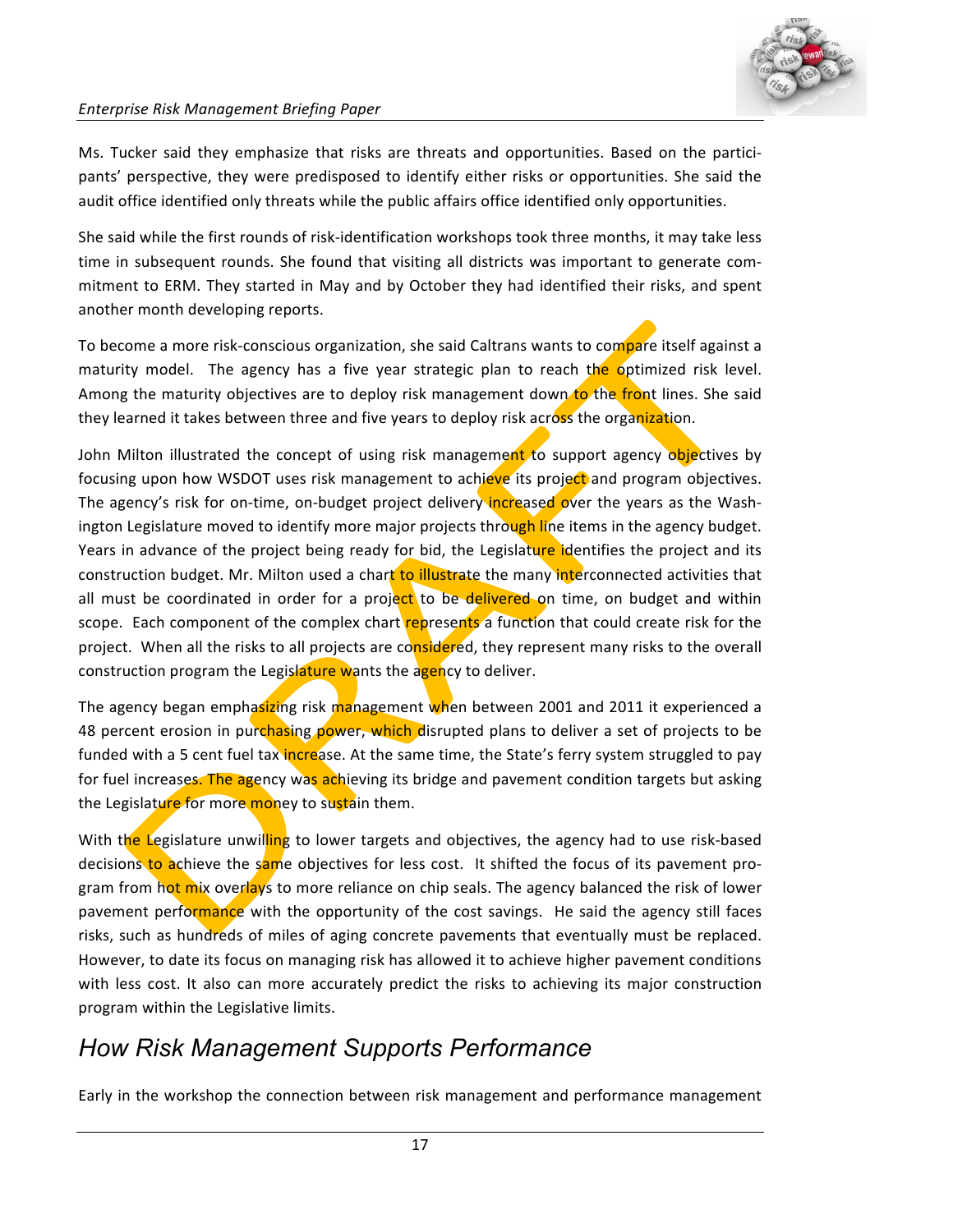

was emphasized. As the ambition and complexity of an organization's performance objectives increase, so do the risks to them. An organization can't achieve its goals if it can't manage the risks that surround them. As objectives become more complex, so do their risks.

John Milton discussed how risk management supports performance management at WSDOT, emphasizing the safety program as an example. Washington is a litigious state and the agency has no sovereign immunity, and the State has joint and several liability. That means the DOT is more likely to be found liable for crashes, even if roadway conditions were a minor factor in the crash.

Using risk-based analysis, the agency is pursuing small, less-expensive projects but ones that are more effective. Designing to the Green Book standards can lead to "over design." Designing for optimal roadway conditions is expensive and it addresses crashes that can be possible, but not necessarily probable. WSDOT shifted its safety program focus to isolate factors that are probable contributing factors. Instead of designing for a 20 year horizon, it focuses safety funds on addressing the narrow, immediate factors. Money saved can be used on other locations, rather than designing to a standard that may not produce safety results.

He illustrated how the agency used statistical, risk-based analysis of the contribution of highway lighting to safety. The traditional assumption is that lighting reduces crashes. However, analysis of crash data showed that lighting made little difference in twilight conditions of dawn and dusk. In heavily urbanized areas, the density of traffic created adequate lighting from the many vehicle headlights. In the early morning hours, traffic was thin and lighting seemed to have little effect on crashes. The agency was able to reduce the hours of lighting without noticeable safety effect but with substantial cost savings. It has received no complaints, and received some praise from the "dark sky" advocates.

The "risk threshold" the agency sets will be determined by the resources it has. Although WSDOT is a "target zero" State (aligning with the FHWA vision "Toward Zero Deaths"), it lacks the resources to eliminate all risk factors. Also executives know that crashes often are caused by driver behavior independent of the roadway conditions. How much crash risk an agency must accept will be driven by the resources it can direct. If it has substantial resources, it can have a low threshold and mitigate more roadway conditions. If like most agencies, it has limited resources, it has to tolerate a higher threshold of crash risk and focus its resources on the highest contributing factors. For WSDOT, its top priority safety risks were identified as impaired drivers, run-off-theroad crashes, intersection related, speeding, young drivers, distracted drivers and traffic safety data systems.

WSDOT like many states found it increasingly difficult to find traditional, high-crash locations. Instead, it moved to a more sustainable, systematic highway safety policy. WSDOT views safety not as an absolute black and white line but rather from a risk perspective. From a risk management basis they think they can strengthen their legal position by changing the debate to more factbased analysis on the causative factors.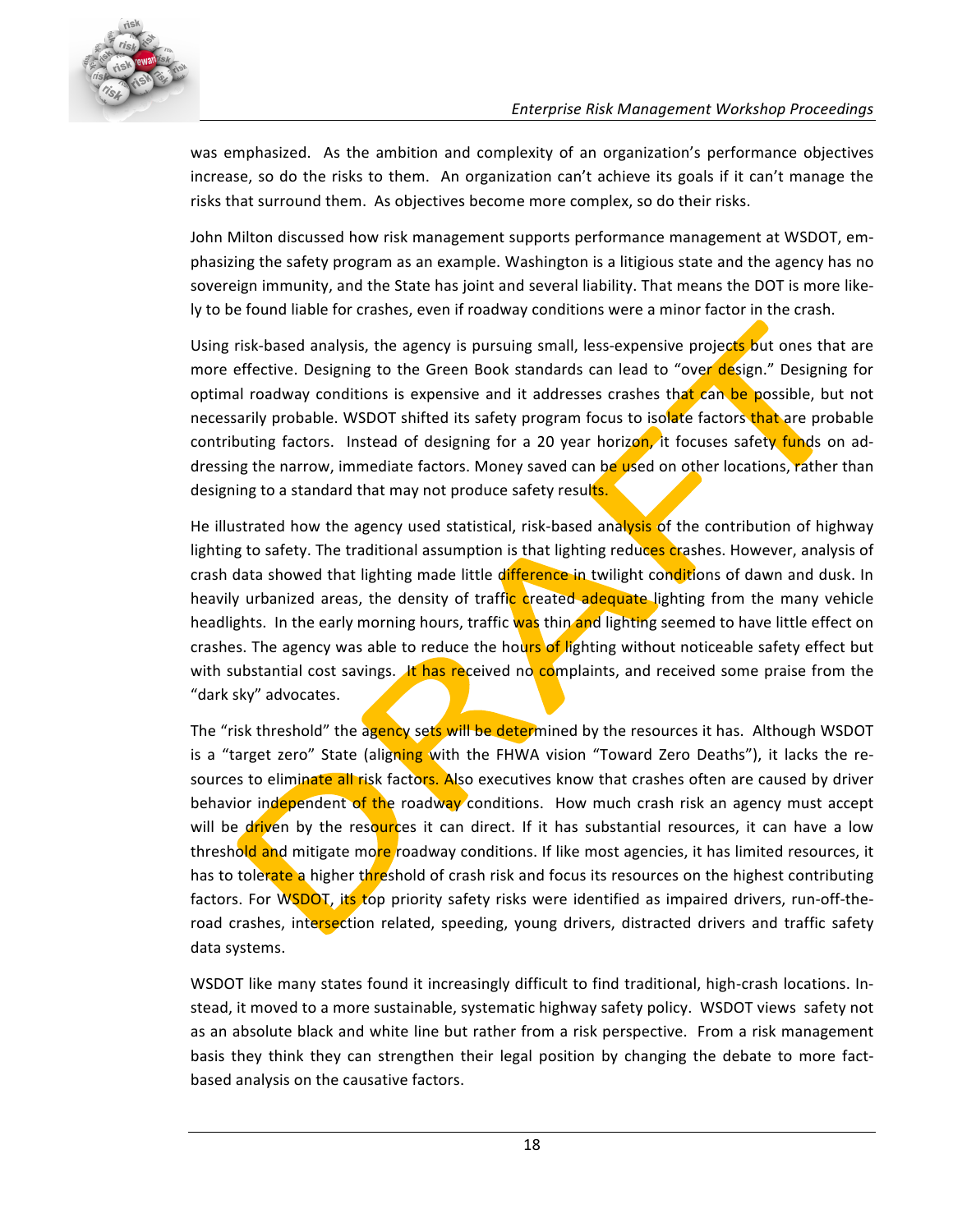#### *Launching an ERM Program*

Gordon Proctor described the sections from the upcoming risk management guide on how to launch a risk program. The guide says that three components are necessary for a successful ERM launch: a risk policy, risk tools, and processes to integrate risk consideration into normal business operations. Presentations from Michelle Tucker and John Milton provided case studies of how risk management was launched in the two agencies.

In Caltrans, the interest in risk management was spurred by several issues. Episodes of employee misconduct led both the agency and the legislature to recognize the need to control such risks. Employee surveys of managers and supervisors recognized the need to help manage risk with employees throughout the organization. Finally, the MAP-21 emphasis on risk management convinced the organization's board to implement an enterprise risk management program in 2013.

Initially, executives may think it is another "business speak", "flavor of the month" fad. However, Caltrans executives better understood the need for it after benchmarking against corporate risk management programs, which are essential in the corporate world. Also, legislation such as the Sarbanes-Oxley Act that requires risk management for corporations further convinced Caltrans officials that risk management is a best practice.

After reviewing the ISO framework and examining practices in the corporate world, Caltrans adopted enterprise risk management with the **following attributes:** 

- Enterprise risk management should encompass the entire agency.
- It should identify risks from various sources and recognize how they relate.
- Risk management should be embedded in the agency's culture.

She said everyone already practiced risk management from the mailroom to the boardroom but it was an informal process until Caltrans adopted the ISO 31000 framework. Caltrans had long been a leader on project risk management. With the adoption of ERM it expanded its practice at the agency level, the program level and at the project/activity level for a full enterprise risk management program.

The development of the *biennial risk* assessments across all districts and divisions, and the active management of the identified risks, help to cascade risk management throughout the agency. The effort required strong executive report, which came from the Executive Board. In 2013, it created the Office of Enterprise Risk Management. Since then, the scope and formality of risk management expanded significantly.

She compared the traditional risk management approach to a sailing trip by ancient mariners. Sailors could survive storms in uncharted waters by being adventurous, through heroic efforts, and through continually reacting to panic and uncertainty. An agency that practices enterprise risk management resembles a modern super-cargo shipping corporation. Its cargo is insured, courses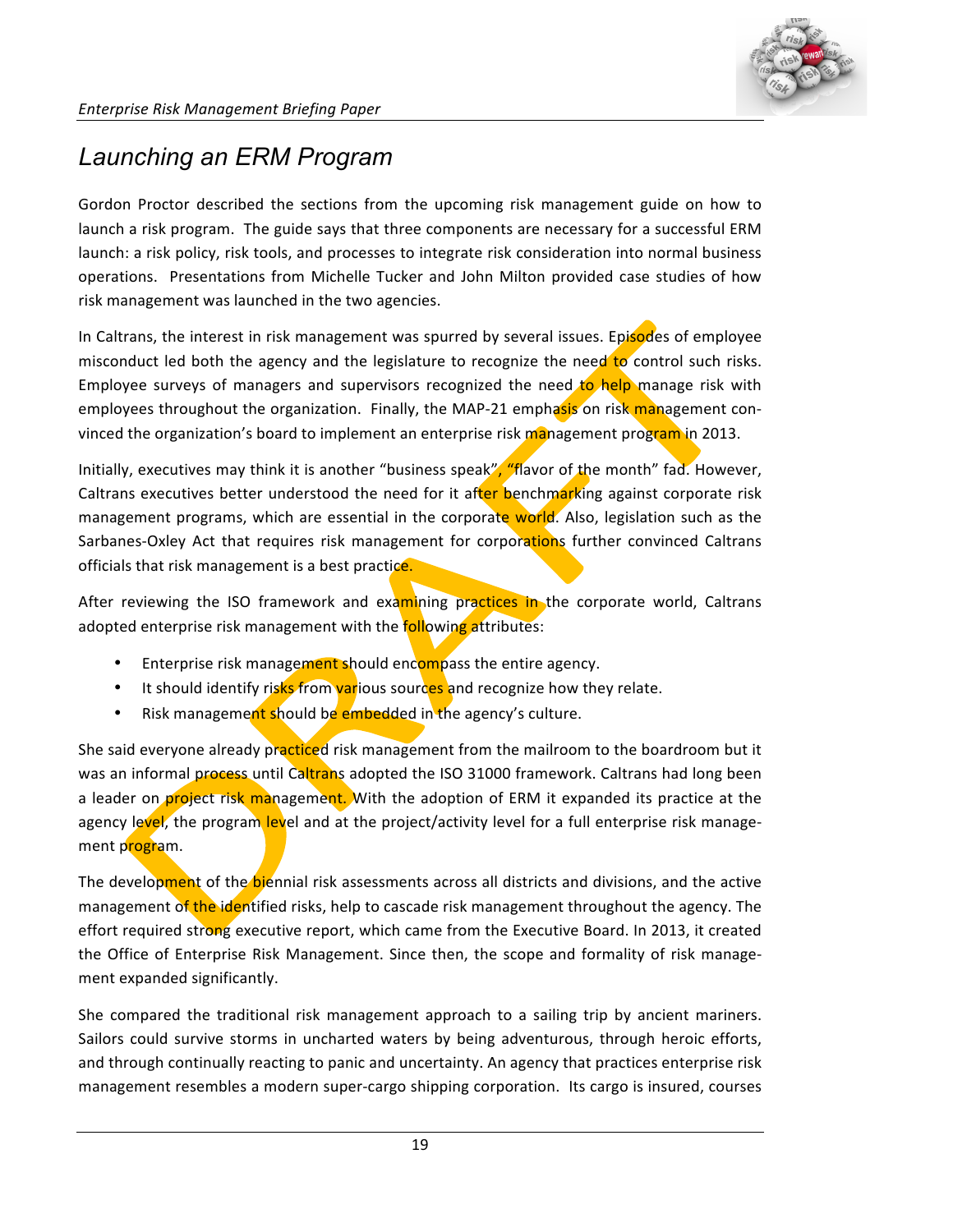

are charted and contingency plans in place. By adopting the ISO framework and by identifying its top corporate risks, an organization can act more like the cargo ship captain who has mitigated uncertainties and identified contingencies.

The agency continues to develop new tools to assist with its ERM program. It has developed heat maps and consequence tables so its employees can have a common understanding of how to measure the likelihood and impact of risks. It also developed an innovative heat map that allows the mapping of both threats and opportunities. The two are mapped in mirror image with promising opportunities shown on one side of the heat map and threats shown on the other.

It is drafting training to develop district and division ERM champions. Also, training for all employees is being developed to explain the role and uses of risk management in Caltrans.

John Milton described the evolution of ERM at the Washington DOT. WSDOT first started with risk-based asset management, then focused on project cost and schedule risk estimation, and more recently is increasing the maturity of the entire enterprise risk management program.

Getting staff to consistently measure risk has been a focus for WSDOT. Its success in achieving strategic goals and objectives requires that performance, asset, and risk management programs work across boundaries. This team effort increases efficiency and effectiveness.

A first step in ERM is to understand what constitutes a risk; how probable that risk is; and how severe the impact might be if the risk were to **occur.** WSDOT has created a matrix that contains the definition and categories of risks so that employees have a tool for common measurement

The next step at WSDOT was the development of a usable tool for defining, linking to strategic objectives, measuring, mapping and mitigating risks. With risk management for projects, programs, assets and the enterprise, the Department has developed a strong culture of risk management and inter-office dialogue. As a result, understanding has increased for all areas and perspectives.

The question of "why enterprise risk management?" can be answered in several ways, based on the Washington experience. ERM helps to optimize decision making. The "risk portfolio" needs to balance risks and opportunities across the enterprise. He said the key is to look across the enterprise so that the strategies to deal with risks occur across functional boundaries.

A number of risk management tools can be purchased but WSDOT developed its own in-house tools. Some of its tools were adapted from the New South Wales, Australia, transportation agency's risk management process. Its Cost Estimation Valuation/Cost Risk Assessment and ERM tools can be found on its website. It also has on-line a number of tools such as a likelihood and impact description matrix that staff can use to ensure a common measurement of risks across the department. One tool uses slider bars for the probability, exposure and consequence of a risk. The user sets the slider bars on a scale for each of the three measures and the tool generates a risk rating. Maps of high-risk assets are used to communicate risks such as unstable slopes and flood-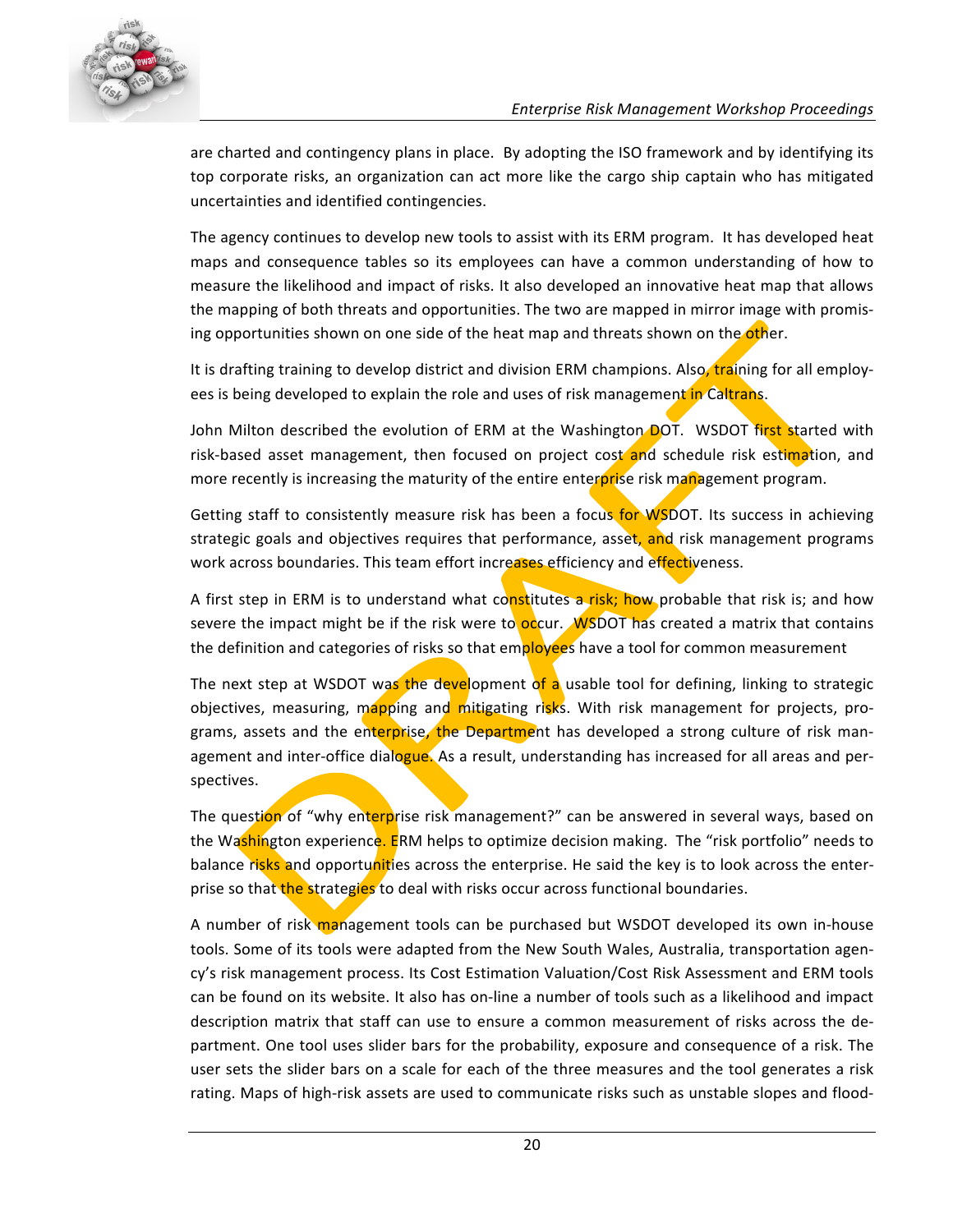

#### *Enterprise Risk Management Briefing Paper*

ing hazards. Maps also are useful for identifying high-risk crash locations. The climate change risk analysis results that were mentioned earlier are kept available to assist with planning for repair of slopes, culverts and other assets that may be at risk from climatic events. The use of risk management to expand the application of chip seals provides communication tools for how the agency is dealing with its funding crisis.

The expanded use of risk management coincides with its tightening fiscal situation. As it looks for efficiencies, it can use risk management to fine tune expenditures. It can accept more risk in some areas in order to free resources for others. The reduction in highway lighting is just one example. Another is a risk-based analysis of "hard shoulder running" where traffic is allowed on shoulders during peak hours. This alternative can create savings and improved mobility but it also creates risks if shoulders can't accommodate the loads, or vehicles crash into adjacent barriers and rails.

A legal risk summit was held with the attorney's general office and WSDOT officials to view key legal risks and to discuss key agency programs to mitigate them. Traditional risk mitigation strategies are in place such as self-insuring the agency for tort liability, and requiring contractors and vendors to have liability insurance. WSDOT also insures some of its bridges and ferry boats. The assets are insured for property and business interruptions including earthquakes, flooding and terrorism.

#### *Risk-Based Asset Management as a Catalyst for ERM*

The final set of presentations occurred on the afternoon of the second day. These presentations were part of an intentional overlap between the NCHRP CEO risk management workshop and an FHWA asset management peer exchange. Because of the interest generated by MAP-21's requirements for risk-based asset management plans, the topic of risk-based asset management was held at the end of the CEO workshop and the beginning of the asset management peer exchange. Members of the FHWA peer exchange joined the last sessions of the CEO workshop to jointly discuss the use of risk management in asset management programs.

Shobna Varma and Gordon Proctor prepared a presentation that explained how risk management is the complement to and enabler for asset and performance management. Risk management helps agencies manage the uncertainties surrounding their asset and performance programs. Uncertainty surrounds asset management plans because of their long horizons, and their need to achieve specific condition targets. Uncertainty accompanies estimates of long-term revenue, asset performance, traffic loadings and asset investment levels.

MAP-21 requires asset management plans to include long-term financial plans. Such plans are influenced by many outside factors such as inflation, stakeholder needs, policy makers, legislators, the climate, the economy, and by the projects selected by agencies and MPOs. The many stakeholders and issues influencing asset management financial plans create risks that must be addressed in the asset management plan.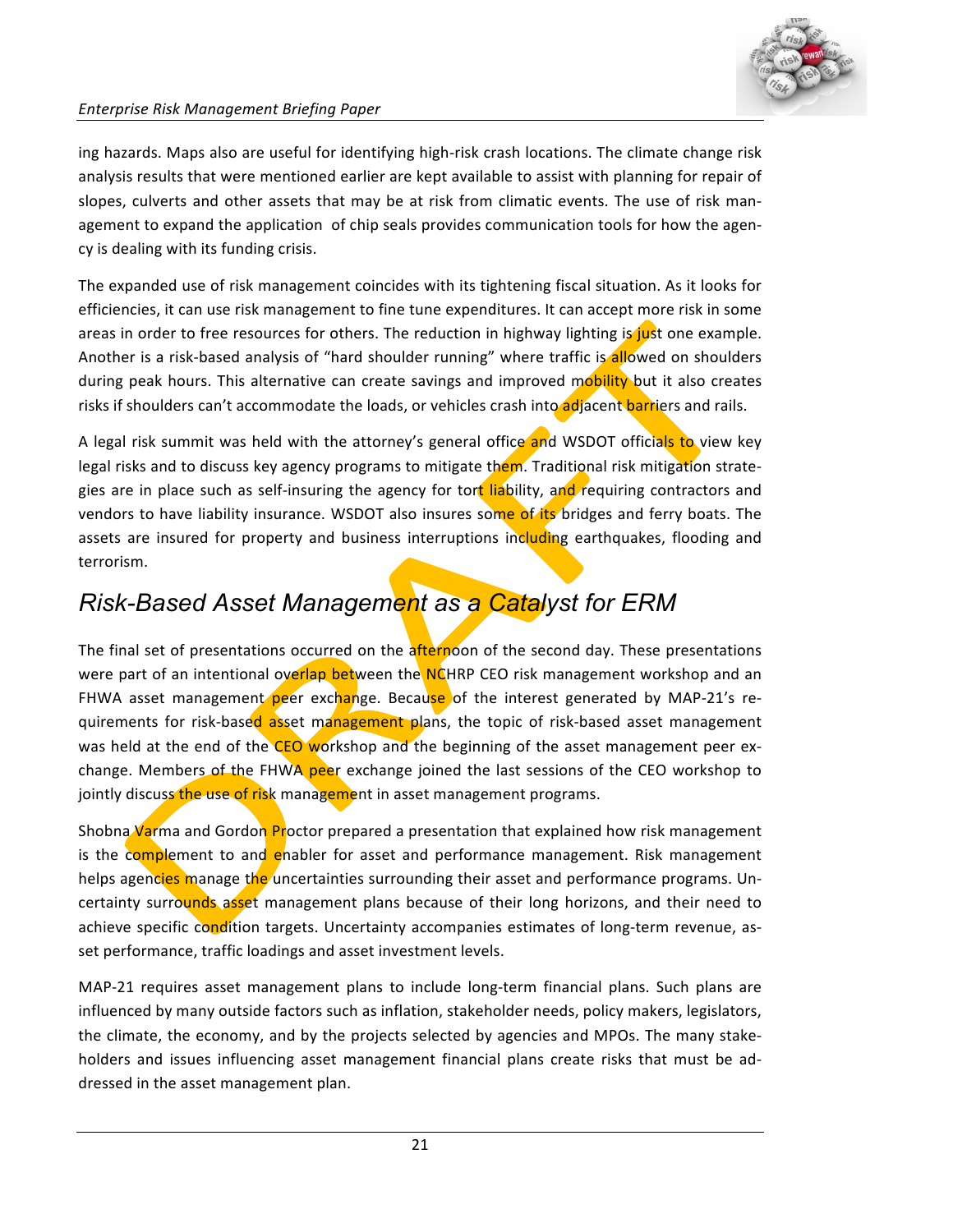

Additional risks include appropriation uncertainty. A 10-year financial plan will span 2.5 State Transportation Improvement Program (STIP) cycles and 5 biennial state budgets. Decisions in the budgets and STIPs can create uncertainty about delivering the asset management plan as intended.

Rich Tetreault of VTrans presented a case study of how asset management is reinforcing risk management in his agency. VTrans' commitment to asset management is changing the way the agency conducts business. It has formed an asset management unit, hired an asset manager and recently hired its first risk manager. The intent is to maximize the value of the agency's investments while meeting the expected levels of service. Doing so will result in fiscal accountability, customer satisfaction and transparency.

The risk management training the agency sought to assist with its asset management generated agency-wide interest in risk management. Some personnel who attended the training already are applying risk management to projects and initiatives. The new risk manager will work with each business unit to help identify and manage the risks to each unit's strategic objectives. The approach should lead to a focus on risk from the customer's perspective.

Kirby Becker of the Minnesota DOT discussed how risk management considerations were integrated into the agency's asset management process. The agency's draft asset management plan includes risk analysis as a key component along with lifecycle cost analysis, performance measures, investment strategies and assessment of performance gaps.

MnDOT's enterprise risk management framework encompasses its asset management efforts. Risk is integrated into the agency's 20-year investment strategy, known as MnSHIP. Risk also is considered in the 4-year Highway Systems Operations Plan, and into the bridge and pavement management processes. The agency also identifies and manages its larger global risks. It identified through the asset management plan analysis what it called "undermanaged risks." Those are risks that to date had not be thoroughly recognized or managed.

Undermanaged risks identified through the asset management planning process are considered ones presenting opportunities to better manage assets and to reduce global risks. Among the undermanaged risks that now will receive increased attention are deep storm water tunnels for I-35W south, many miles of access roads, ramps, frontage roads and auxiliary lanes that are not currently being monitored. MnDOT uncovered risks associated with undermanaged assets by focusing on risks to achieving the performance outcomes that had not previously been in the forefront.

The 20-year MnSHIP investment plan used risk as a lens that builds upon a 2010 assessment of the agency's risk profiles within 10 investment categories. Risk profiles were developed for each district and for many programs. The pavement and bridge management systems were used to identify, evaluate and plan for risks, and those risks are recorded in the agency's risk register. The asset management plan process further elaborated on the risks identified in the MnSHIP plan and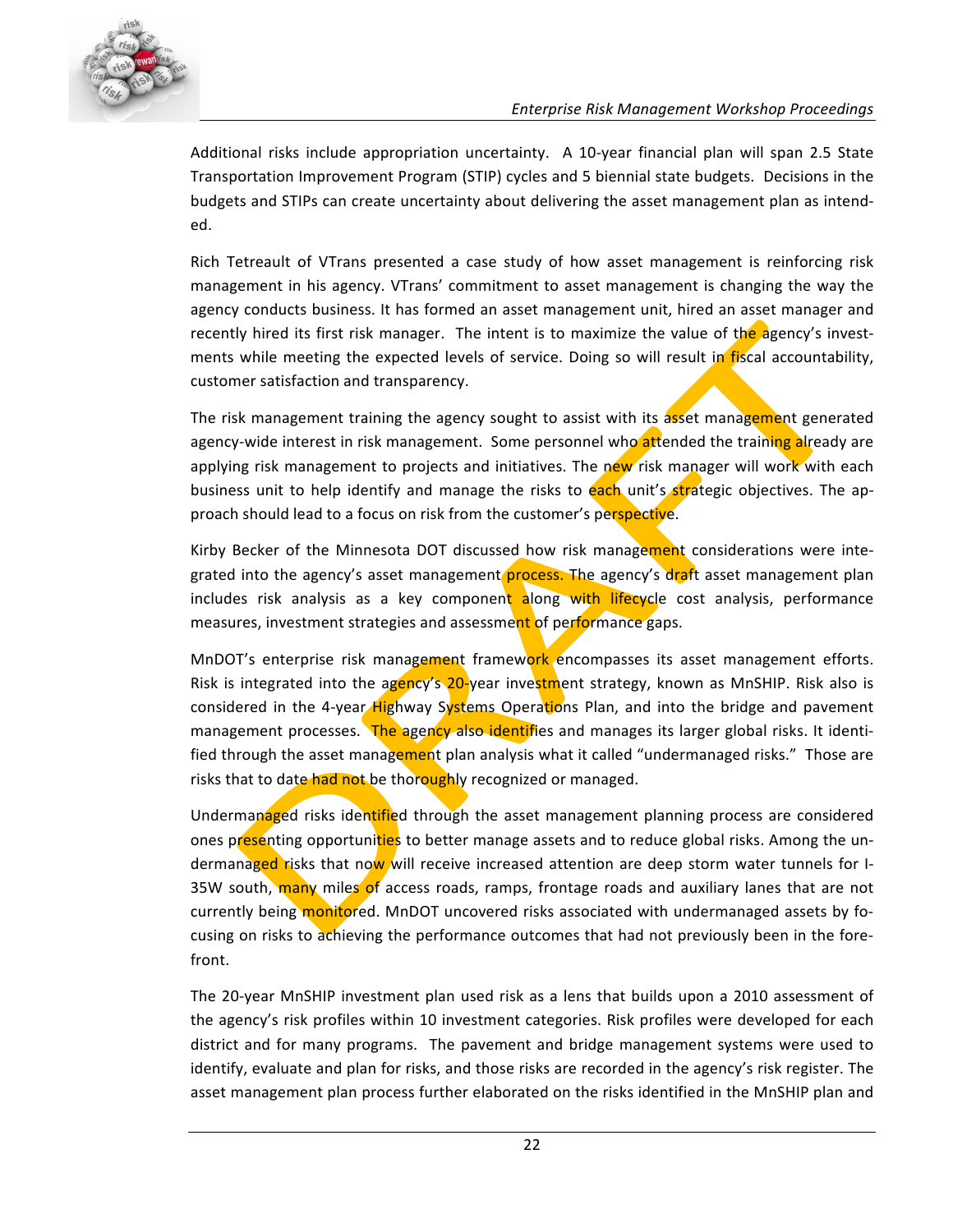

#### *Enterprise Risk Management Briefing Paper*

further identified risks that would impact the assets, the public or the agency. The process began with a focus on global risks and transitioned to an emphasis upon the undermanaged risks to assets. Risks were prioritized and mitigation strategies identified. A focus was upon risks to the agency achieving its asset performance targets.

Several lessons resulted from the development of a risk-based asset management plan. One was to justify the already-underway improvements to the bridge management system to improve condition forecasting. Another was to formalize the inspection of overhead sign structures and high-mast light towers to reduce failure risk.

Another lesson was that the reliance on existing data to develop the TAMP provided insight into the completeness and reliability of data, and the risks associated with undermanaged assets. The identification of data gaps and undermanaged assets led to the identification of the need to better manage the storm water tunnels, ramps, and auxiliary lanes.

Also presenting was Stephen Gaj of the FHWA Office of Asset Management, Pavements and Construction. He summarized the MAP-21 requirements for **States** to develop risk-based asset management plans. Those will answer the basic questions such as what assets do States own, what is their condition, which are critical, what are the best investment strategies, and what is my best long-term funding? Each of those questions raise the further question of what are the risks to the assets, and to their preservation?

The types of risks agencies could expect to identify include:

- Funding
- Reputation
- Data accessibility and quality
- Political changes
- Global conditions
- Leadership changes
- **Extreme** weather and storm events
- **Climatic change, and**
- Many others.

FHWA provides many resources for States to better manage risks to assets. These include a series of reports on risk-based asset management, webinars on risk management, NHI training, and the AASHTO asset management guide. The AASHTO Asset Management Subcommittee and the TRB Asset Management Committee also provide resources and expertise.

#### *Research Needs and Risk Roadmap*

A product of the workshop was a preliminary list of research and support activities to make available to DOTs the training, tools, and guidance materials agencies need to develop and maintain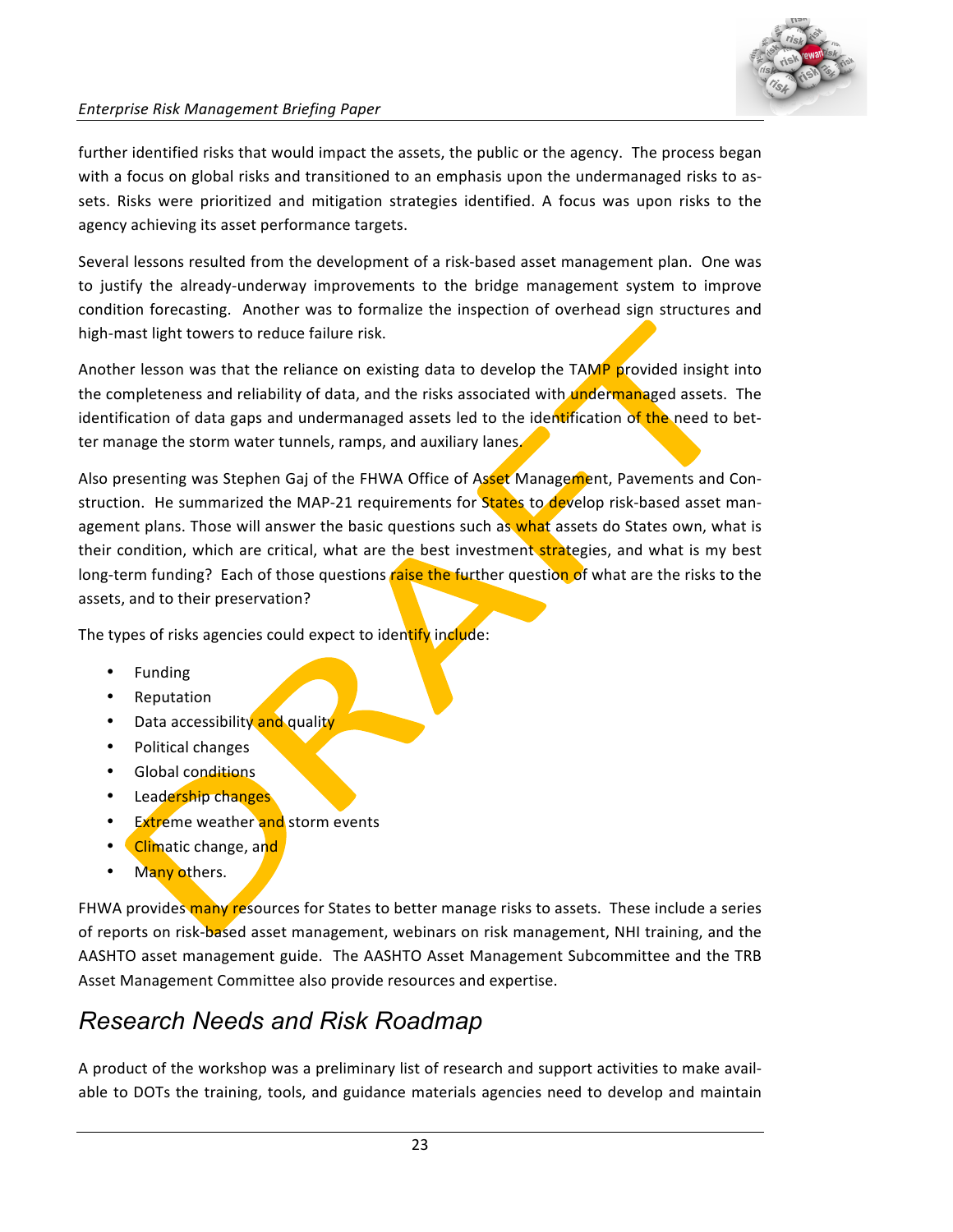

effective ERM programs.

A facilitated group discussion resulted in the following suggestions:

- Assistance with geographical information system (GIS) applications that use asset data that could be like "encyclopedias" of risk. The presentation by the Nevada DOT on rightof-way parcels that present high cost risks prompted the suggestion that GIS tools may be able to assist with risk management efforts.
- Tim Henkel reminded the participants that there will be a risk management guide, as well as a risk register tool which also is under development. In addition, the existing NCHRP report and the international scan report are available to assist states.
- A one-stop web portal for risk management resources was suggested.
- Another suggestion was updating the National Highway Institute risk management course to reflect MAP-21 issues. Multiple versions of the course may be needed, such as one on project risk management as well as versions on enterprise and program risk management.
- An AASHTO board resolution in support of risk management was suggested. The exact nature of the resolution was discussed without clear consensus.
- Another suggestion was to report to the board of directors that the workshop was a success and that the five CEOs in attendance believe risk management holds potential to help executives. The board also could be told there is support for providing additional risk management resources to the States.
- Further AASHTO action could be to introduce the concept of risk management to the AASHTO committees. Committees could be requested to consider how risk management could be integrated into the transportation agency processes they address.
- Another suggestion was to provide a manual for new CEOs on how to manage a complex transportation agency, and include information on risk management.
- The AASHTO "new CEO 101" sessions could include explanations of risk management and how to use it. The session could explain that risk management is a best practice.
- Follow up work could emphasize that risk management is essential to agencies' strategic plans. The workshop illustrated how risk management is not tangential but essential to agencies' performance.
- Another suggestion was to illustrate and emphasize the need for enterprise risk management, and not just risk management at a project or program level. There needs to be a modular linkage shown between the management of risks at all levels of an organization. Now, risk management is rather disjointed, and it needs to be linked across all organizational levels.
- The successes of risk management could be documented and shared.
- It would be helpful to other States to have a summary of how the three advanced agencies in Minnesota, Washington and California conduct risk management.
- Model tracking tools would be useful to States. These could track program levels risks by identifying the analysis of the risks and tracking the management of them. These tools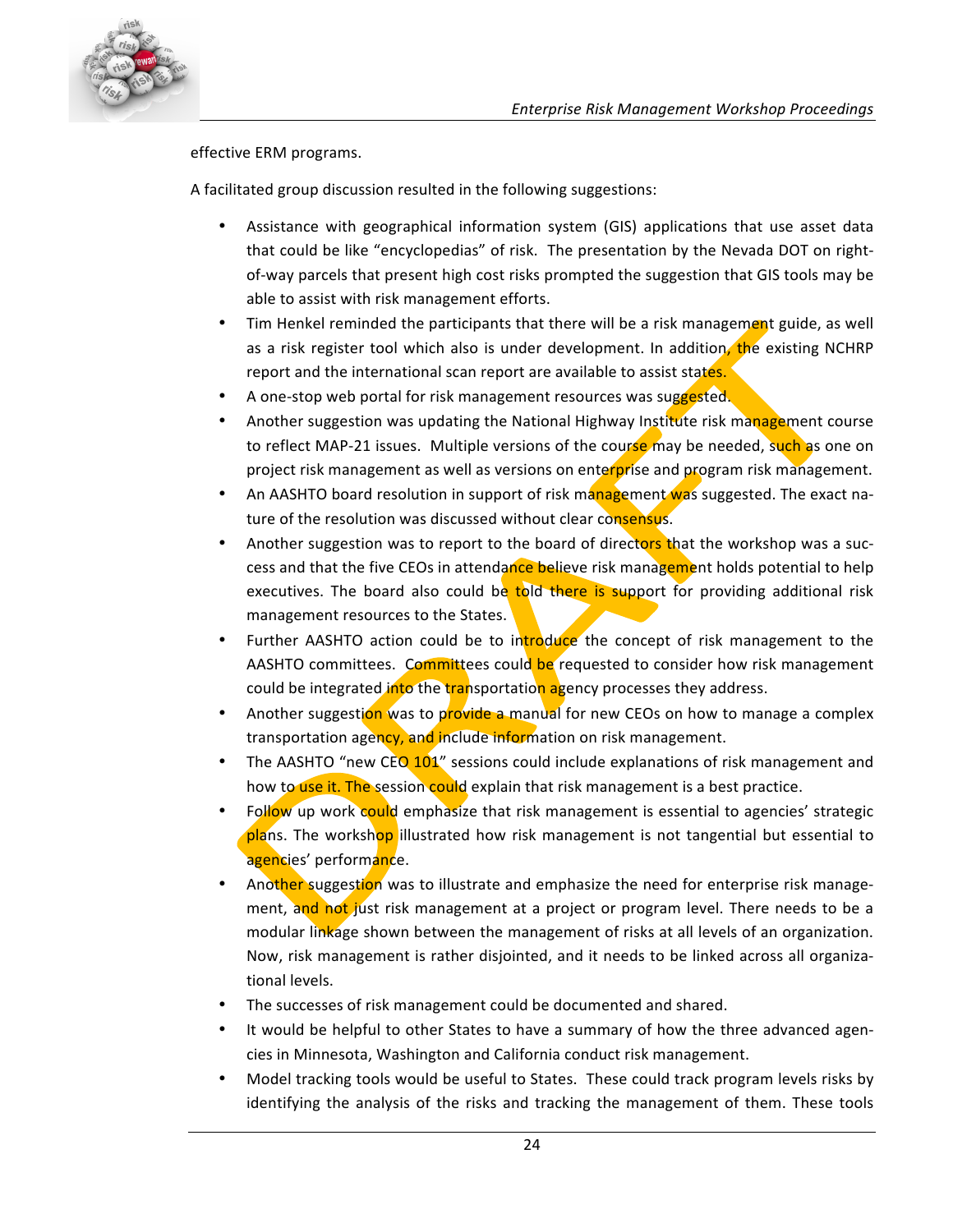could document the risk issues raised by staff. Those risk issues could influence tradeoffs later. An example could be two otherwise equal candidate projects could be prioritized if one of them reduces an agency risk.

- Explanations for how risk helps communicate across silos would be useful. The CHS risk manager showed how risk discussions fostered communication across 14 business units. Similarly, state agencies have difficulty communicating across multiple silos. Providing common definitions and measures could improve communication.
- Helpful to State personnel would be a risk management community of interest. Agency personnel can tap into a large, national network of asset management practitioners. A similar community of interest for risk management also would be *useful*.
- Similar to the community of interest is the need for a national risk management forum to bring States together. There is a need for a national network of State practitioners to advance the state of the practice. FHWA practices risk management but only from a compliance standpoint. The States may find major opportunities if they collaborate on risk management, and seek opportunities as well as threats.
- Another suggestion was assistance with how to frame risk questions. The answers received often depend upon how questions are framed. Assistance would be useful on how to frame risk questions to best identify a full range of risks.
- Advice would be useful on how to identify the proper skill sets for a risk manager. The right candidate needs to not only understand risk management but also be a good communicator and advocate.

The workshop participants next discussed what elements should be in a roadmap for States that want to develop enterprise risk management programs. Among the suggestions were:

- Some of the goals in long range plans are aspirational, and not realistic. The goals and objectives for State agencies need to be grounded in what is achievable. From those achievable and realistic goals, the enterprise risk management process should evolve. In addition to just setting targets for asset conditions, the agency needs to understand it must **ide**ntify a realistic set of objectives for the next decade, then manage the risks to them.
- Agencies that are setting objectives should document the assumptions and risks surrounding them. They should document what they expect and are planning for important factors such as inflation rates, Federal-aid amounts, and other key assumptions. Those assumptions include risks that are important to agency objectives.
- States are at different levels of risk management maturity. A key question will be how to get more States involved.
- States face difficult tradeoffs, such as whether they should let some roads return to gravel. It would be helpful to understand how to use risk to make such decisions.
- States that pursue risk management need help understanding how to look across assets when considering risks. Risks to one asset could be reduced only to increase the risk to another. A roadmap needs to help States understand the interconnections between risks,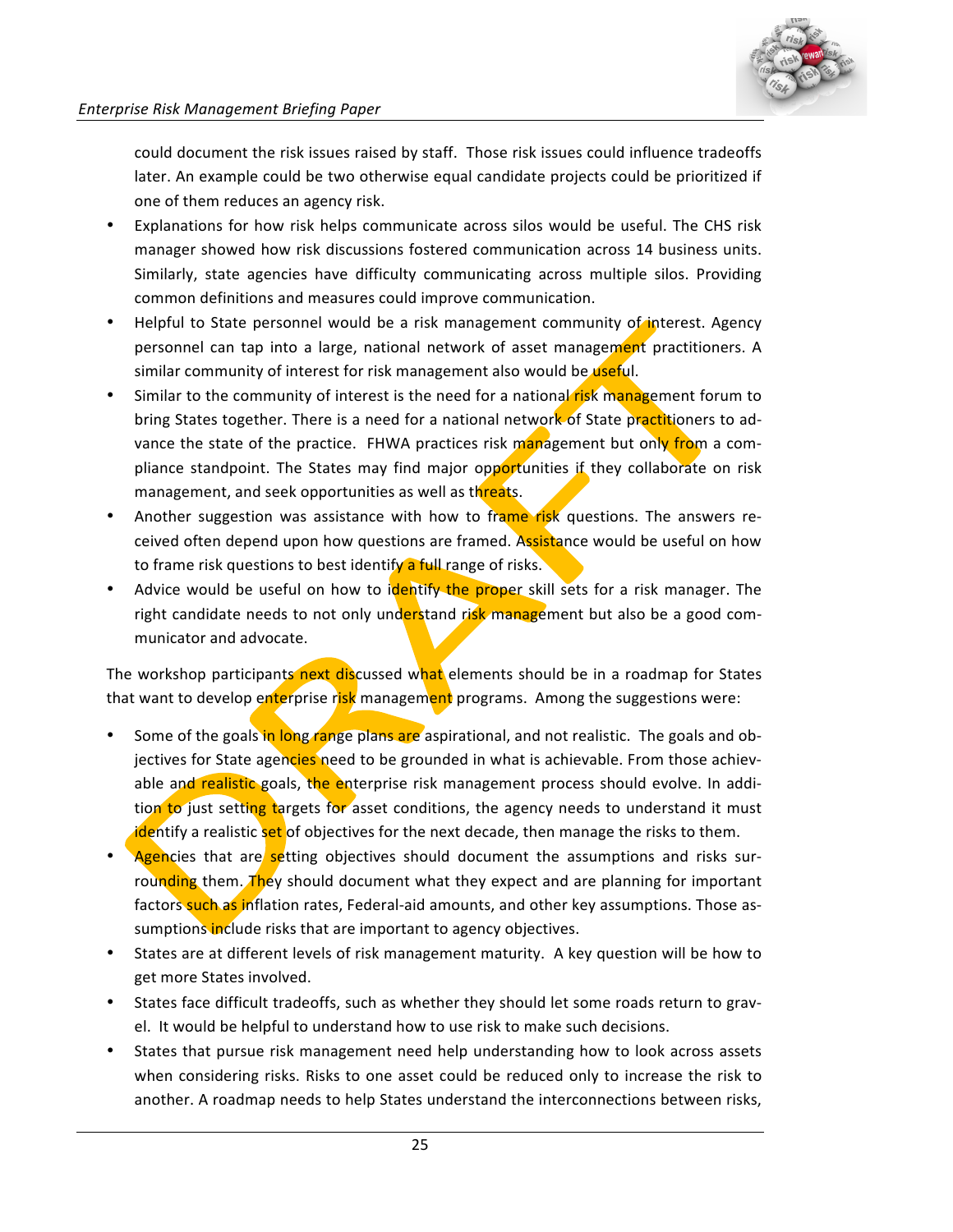

and understand how to compare risks to dissimilar objectives. Opportunity costs should be considered.

- There is a significant need for States to understand how to set a target. Some targets are "pulled from the air" such as no more than 10 percent of assets should be deficient. That may or not be a good target depending upon what other priorities are critical, such as retrofitting bridges for seismic events. It would be helpful to States to have more meaningful ways to set targets. Then, risks to those targets could be measured.
- Participants offered help in documenting how they set targets. Methods included basing targets on risk, basing them upon return-on-investment, and setting targets that indicate the long-term sustainability of the asset.
- State guidance is needed for how to reduce to a meaningful few a lengthy lists of risks. Risk management workshops identify many risks but it is difficult to prioritize them down to the top agency risks. Guidance is needed on how to do this effectively.
- A template for how to start and sustain a risk management program is needed.

## *Closing Comments*

Tim Henkel wrapped up the session with closing comments. He prefaced his highlights with the history of how AASHTO, FHWA and TRB got to this point in the risk management evolution. The earlier NCHRP reports, the international scan and the advocacy of practitioners led to what is now a crossroads. The efforts to date have exposed states to the concept of risk management. Now, the decision before AASHTO, FHWA and TRB is whether to, or how to, advance its practice further.

Mr. Henkel said the participants agree the workshop achieved its goal of explaining to executives how to launch an enterprise risk management program. The remaining objective is to develop a roadmap for how States, AASHTO, FHWA and TRB can assist agencies that want to implement or improve ERM practices in their agency.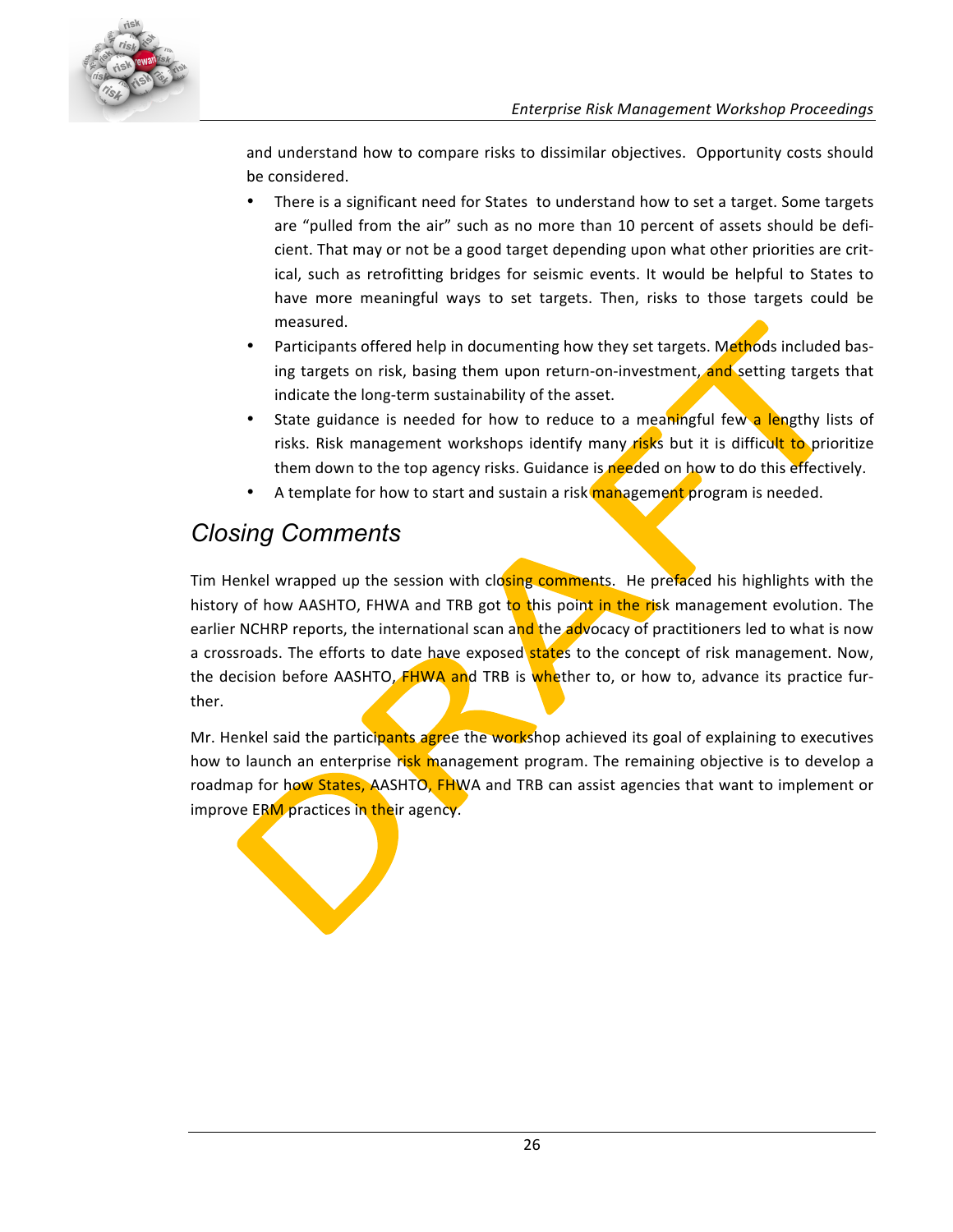

**COMPANY** 

# *Appendix 1*

| <b>State Agency Attendees</b> |                        |                               |  |  |
|-------------------------------|------------------------|-------------------------------|--|--|
| Arkansas                      | <b>Scott Bennett</b>   | scott.bennett@ahtd.ar.gov     |  |  |
| California                    | Cris Rojas             | cris.rojas@dot.ca.gov         |  |  |
| California                    | Michelle Tucker        | michelle.tucker@dot.ca.gov    |  |  |
| Connecticut                   | Jim Fallon             | James.Fallon@ct.gov           |  |  |
| Georgia                       | Genetha Rice-Singleton | grice-singleton@dot.ga.gov    |  |  |
| Indiana                       | Dan Brassard           | DBrassard@indot.in.gov        |  |  |
| lowa                          | <b>Matt Haubrich</b>   | matt.haubrich@dot.iowa.gov    |  |  |
| Kentucky                      | Mike Hancock           | michael.hancock@ky.gov        |  |  |
| Michigan                      | Dave Wresenski         | wresinskid@michigan.gov       |  |  |
| Minnesota                     | Deanna Belden          | deanna.belden@state.mn.us     |  |  |
| Minnesota                     | <b>Erick Davis</b>     | eric.davis@state.mn.us        |  |  |
| Minnesota                     | <b>Tracy Hatch</b>     | tracy.hatch@state.mn.us       |  |  |
| Minnesota                     | <b>Tim Henkel</b>      | tim.henkel@state.mn.us        |  |  |
| Minnesota                     | Jean Wallace           | jean.wallace@state.mn.us      |  |  |
| Missouri                      | Machelle Watkins       | Machelle watkins@modot.mo.gov |  |  |
| Nevada                        | Rudy Malfabon          | rmalfabon@dot.state.nv.us     |  |  |
| New Jersey                    | Dave Kuhn              | david.kuhn@dot.state.nj.us    |  |  |
| <b>New Mexico</b>             | Tammy Haas             | tamarap.haas@state.nm.us      |  |  |
| North Dakota                  | <b>Ron Henke</b>       | rhenke@nd.gov                 |  |  |
| North Dakota                  | Scott Zainhofsky       | szainhofsky@nd.gov            |  |  |
| Oklahoma                      | <b>Mike Patterson</b>  | mpatterson@odot.org           |  |  |
| Oregon                        | Lea Ann Hart-Chambers  | Lea.Ann.HART-                 |  |  |
|                               |                        | CHAMBERS@odot.state.or.us     |  |  |
| Utah                          | <b>Randy Park</b>      | rpark@utah.gov                |  |  |
| Vermont                       | <b>Rich Tetreault</b>  | richard.tetreault@state.vt.us |  |  |
| Washington                    | John Milton            | miltonj@wsdot.wa.gov          |  |  |
| Wyoming                       | Martin Kidner          | Martin.kidner@dot.state.wy.us |  |  |

| <b>Other Attendees</b> |                  |                              |  |  |
|------------------------|------------------|------------------------------|--|--|
| <b>FHWA</b>            | Steve Gaj        | Stephen.Gaj@dot.gov          |  |  |
| <b>AASHTO</b>          | Matt Hardy       | mhardy@aashto.org            |  |  |
| <b>TRB</b>             | Andy Lemer       | alemer@nas.edu               |  |  |
| <b>CHS</b>             | Kristin Rebertus | Kristin.Rebertus@chsinc.com  |  |  |
| Spy Pond Partners, LLC | Hyun-A Park      | hpark@spypondpartners.com    |  |  |
| Spy Pond Partners, LLC | Scott Richrath   | sricrath@spypondpartners.com |  |  |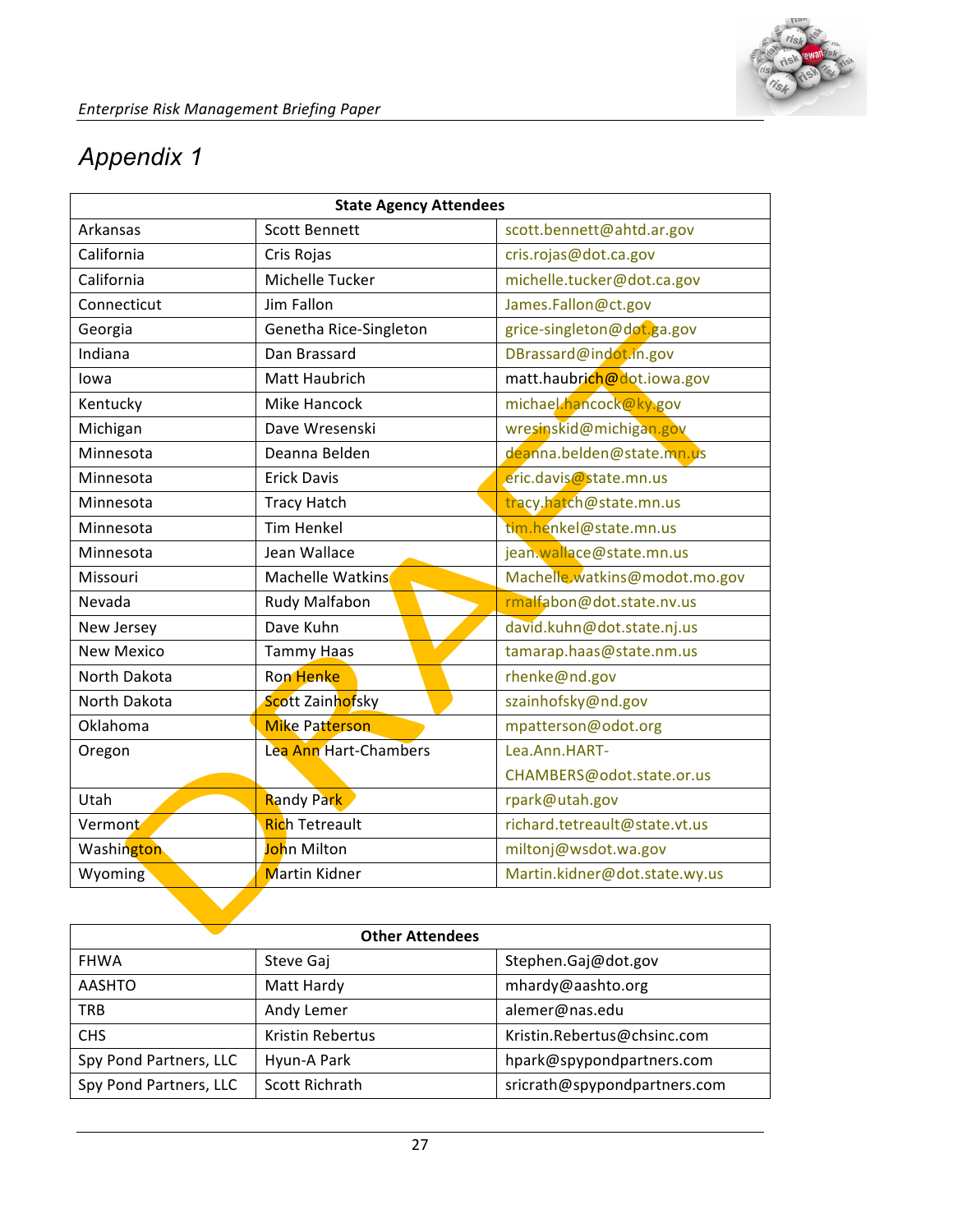

*Enterprise Risk Management Workshop Proceedings* 

| Spy Pond Partners, LLC      | Sarah Spicer         | sspicer@spypondpartners.com  |
|-----------------------------|----------------------|------------------------------|
| Proctor<br>Gordon           | and   Gordon Proctor | gordon@proctorassociates.com |
| Associates                  |                      |                              |
| <b>Starisis Corporation</b> | Shobna Varma         | svarma@starisis.com          |